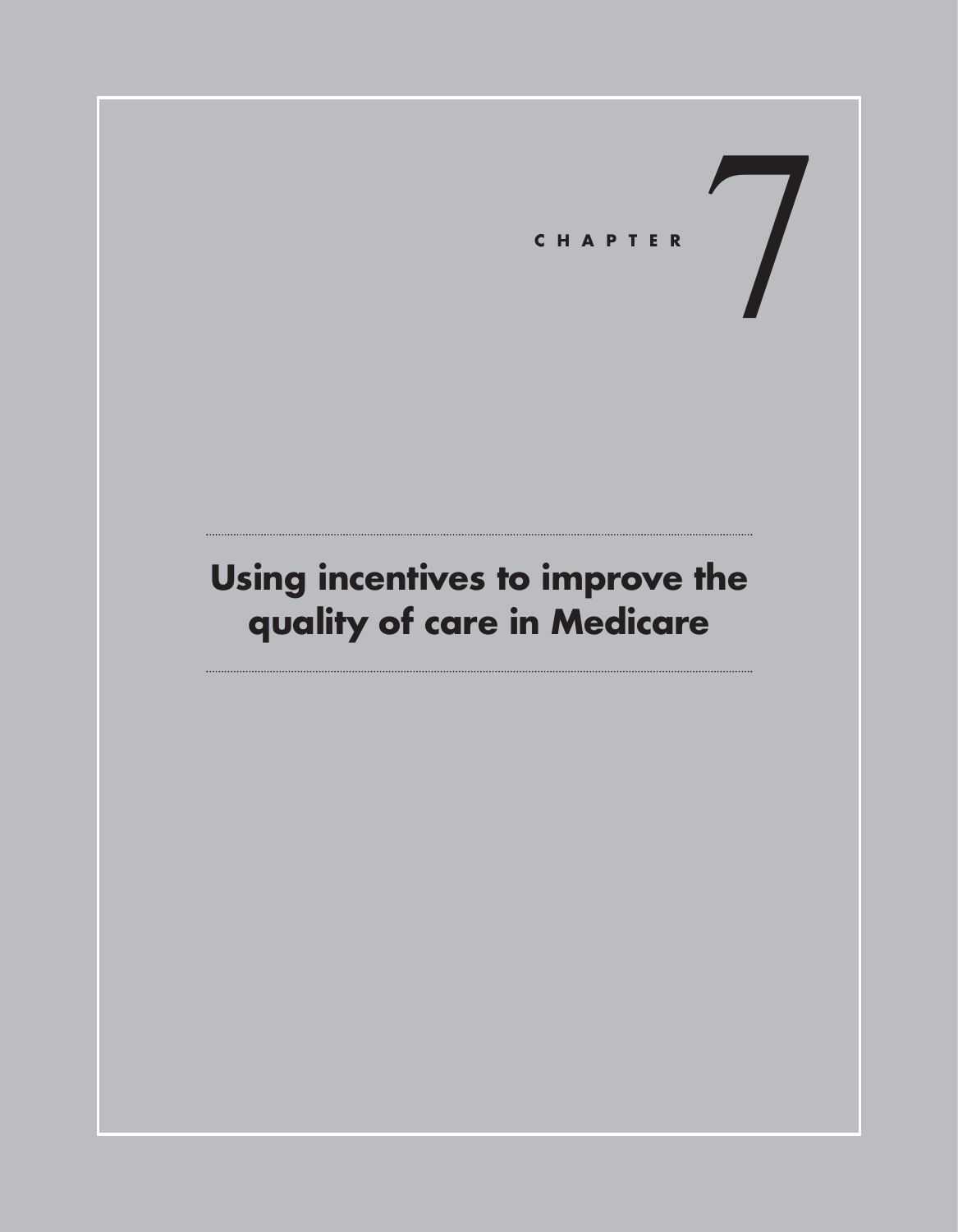# **RECOMMENDATION**

The Secretary should conduct demonstrations to evaluate provider payment differentials and structures that reward and improve quality.

**\*YES: 15 • NO: 0 • NOT VOTING: 0 • ABSENT: 2**

**\*COMMISSIONERS' VOTING RESULTS**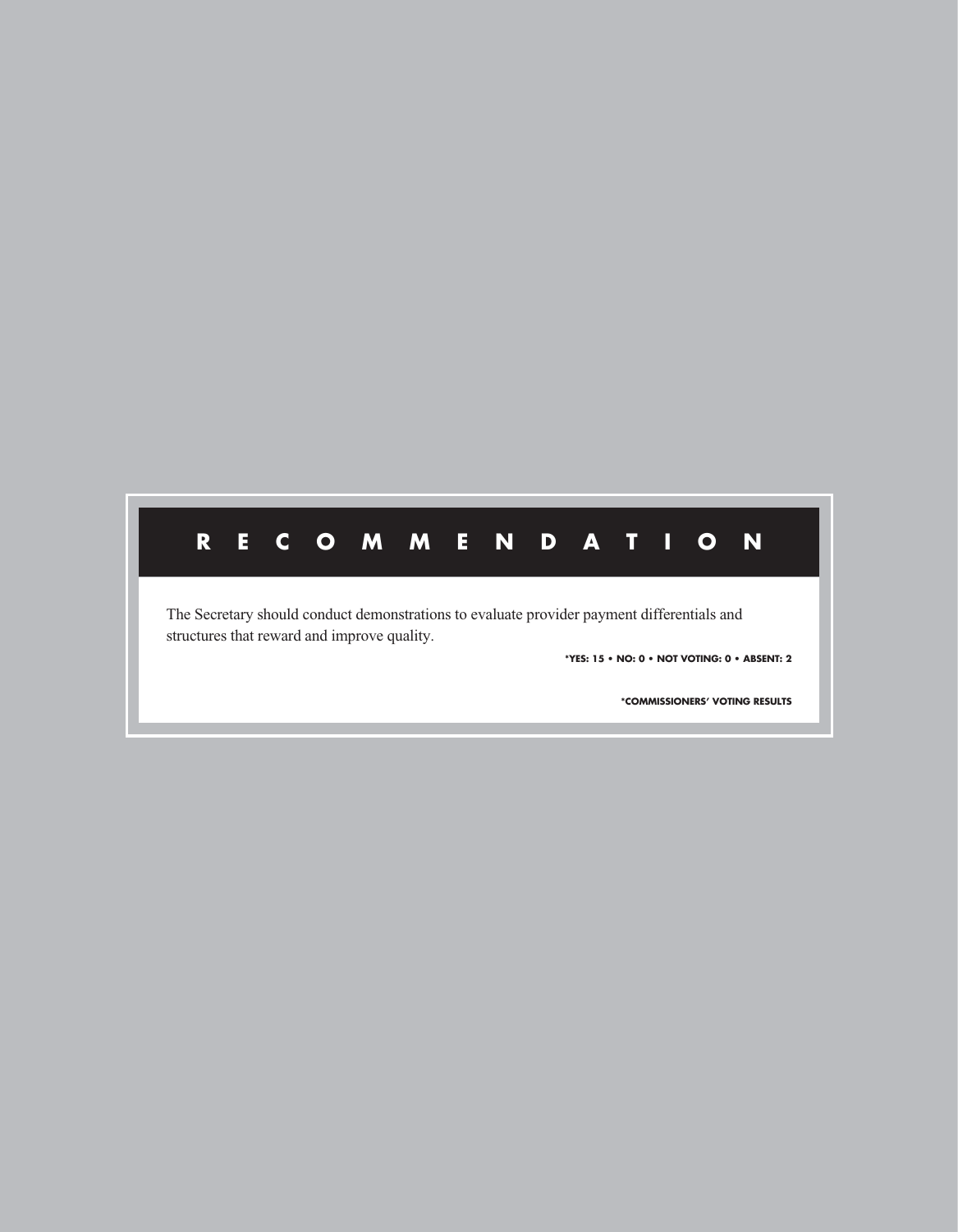# CHAPTER<br> **CHAPTER**

# **Using incentives to improve the quality of care in Medicare**

ne of Medicare's most important goals is to ensure that beneficiaries receive high-quality health care. Medicare already uses nonfinancial incentives and other tools for improving quality, but generally the current payment system

fails to financially reward plans or providers who improve quality. Medicare beneficiaries and the nation's taxpayers can not afford for the Medicare payment system to remain neutral towards quality. MedPAC recommends that Medicare pursue demonstrations of provider payment differentials and revised payment structures to improve quality. The program should focus its efforts to improve quality in three areas: (1) settings that offer ready measures and standardized data  $\text{collection—Medicare}+\text{Choice plans}$  and inpatient rehabilitation facilities; (2) settings—such as hospitals and physician offices—that affect a large number of beneficiaries; and (3) care delivered across settings. California de la financialidad de la financia de la financia de la financia de la financia de la financia de la financia de la financia de la financia de la financia de la financia de la financia de la financia de la finan

### **In this chapter**

- How incentives relate to improving health care quality
- Private sector use of incentives
- Applying incentives to improve quality in Medicare
- Examples of private sector efforts to use incentives to improve quality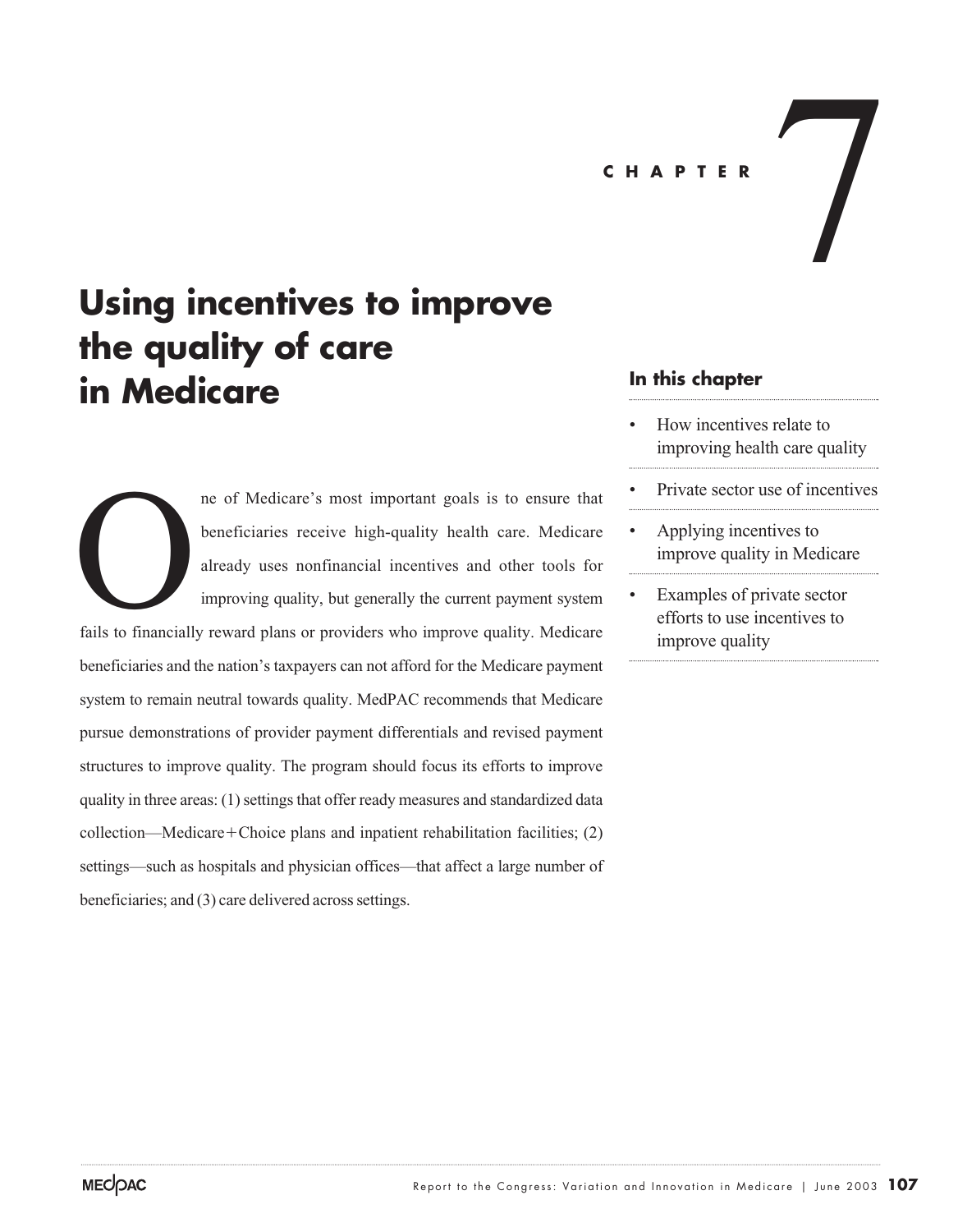Medicare has a responsibility to ensure access to high-quality care for its beneficiaries. Yet Medicare beneficiaries receive care from a system known to have quality problems. While care is improving in several settings, significant gaps remain between what is known to be good care and the care delivered (Jencks et al. 2003). Studies documenting the gap between high-quality care and the care currently delivered have called attention to the need for improvement. The safety of patients, particularly in hospital settings, is also of concern (IOM 2000). $<sup>1</sup>$ </sup>

At the same time, measures of quality and guidelines for appropriate care are becoming increasingly available. The Medicare program has been a leading force in these efforts to develop and use quality measures, often leading initiatives to publicly disclose quality information, standardize data collection tools, and give feedback to providers for improvement. CMS has also revised its regulatory standards to require that providers, such as hospitals and home health agencies, have quality improvement systems in place. CMS's focus on quality provides a strong foundation for future initiatives.

While Medicare already uses many tools for improving quality, the lack of financial incentives and the presence of disincentives to improve quality allow the quality gap to persist (IOM 2001). In the Medicare program, the payment system is largely neutral or negative towards quality. All providers meeting basic requirements are paid the same regardless of the quality of service provided. At times providers are paid even more when quality is worse, such as when complications occur as the result of error. In the Medicare+Choice  $(M+C)$ program, some types of plans are held to higher standards than others, but paid the same, potentially creating disincentives for investing in quality.

The mechanism of fee-for-service payment also leads to fragmented care delivery. This is particularly problematic

for the increasing number of Medicare beneficiaries living longer with one or more chronic conditions who need management of care across settings and at home.

Some of these negative or neutral incentives also exist in the private sector. Many private purchasers and plans are experimenting with mechanisms to counterbalance these forces and reward those who provide high-quality care. Yet they all agree that Medicare's participation in these efforts is critical.

To develop strategies for Medicare to further use incentives, we interviewed a wide spectrum of quality experts, plans, providers, and purchasers. We found that many private sector purchasers and plans are beginning to use financial and nonfinancial incentives to improve quality. We also found that Medicare is using several nonfinancial incentives and building the infrastructure necessary to implement financial ones.

We conclude that Medicare must find ways within its current payment systems and explore alternative payment structures to reward quality providers and encourage better coordination of services across settings. Further, the Commission believes that these efforts should focus on three specific areas:

settings with a ready environment for tying quality measures to payment  $incentives$ —Medicare + Choice and inpatient rehabilitation facilities. Both settings have well-developed and accepted sets of measures and standard data collection tools, and both present opportunities for improvement on a variety of aspects of care. In addition, groups of providers from those settings have proposed strategies for distributing payment based on those measures.

- settings where improving quality affects a large number of Medicare beneficiaries—hospitals and physician offices. They present many opportunities for improvement and affect many beneficiaries. For hospitals, many measures are available, including those used in CMS's recently announced voluntary public disclosure initiative with the private sector. CMS could link one set of measures, or a combination, to incentives in a demonstration. Measures useful for comparisons at the individual physician office level are limited. However, the agency could link incentives to measures in specific domains of care or to measures applied at a group practice level. Incentives for both physicians or hospitals could also be based on participation in data collection or public disclosure efforts.
- across settings to encourage better collaboration and coordination between providers. Strategies to build incentives into fee-for-service (FFS) payment mechanisms and to develop alternatives to FFS payment should be explored to encourage the development of organized systems of care capable of managing all aspects of a patient's care across settings and time.

In addition to identifying CMS's key priorities, we discuss the reasons incentives are useful for stimulating action, findings from our analysis of current private and public sector use of incentives, and strategies for addressing any unintended consequences resulting from implementing these types of incentives in the Medicare program. The last section of the paper discusses private sector use of incentives, including illustrative examples.



The Commission believes that assuring the safety of care is part of the goal of improving quality. Therefore, in this chapter we describe it as one component to consider in developing strategies to improve quality.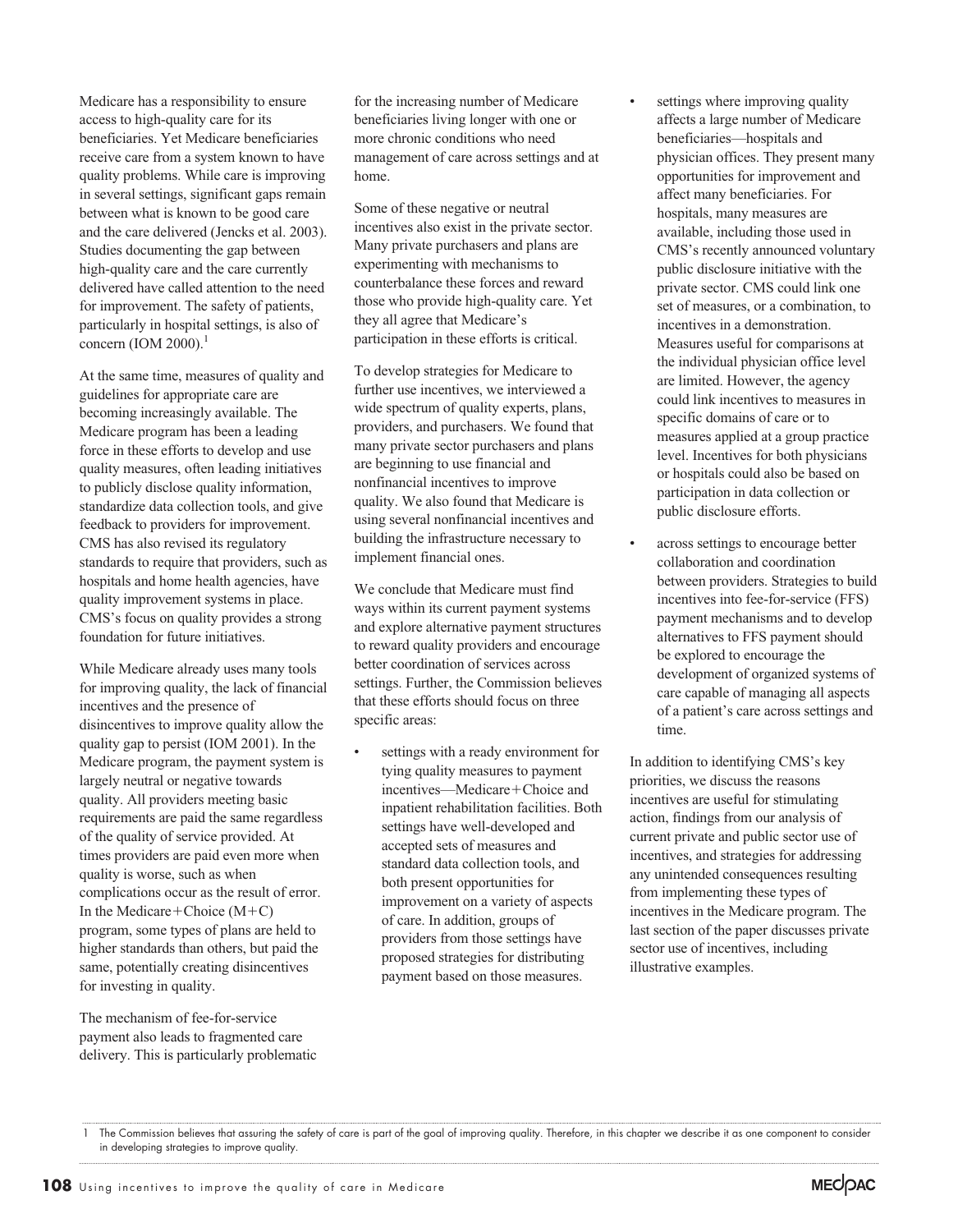## **How incentives relate to improving health care quality**

The need to improve the quality of health care is widely acknowledged. A growing body of evidence finds that health care is inappropriately used throughout the system (Fisher et al. 2003, IOM 2001, Wennberg et al. 2002) in both low- and high-utilization regions (Chassin et al.

1987). How health care is delivered depends on where someone lives, how many specialists are in their area, as well as how effectively well-known and evidence-based protocols are used. Under use, overuse, and unsafe practices appear to occur in all areas of the country and in all settings of care.

These problems occur along two dimensions. First, some care in individual settings does not meet appropriate clinical standards and is unsafe. Second, health care is fragmented and uncoordinated

across settings. This disjunction is particularly important to older and disabled persons with multiple chronic conditions who may benefit from care designed to coordinate treatment regimens. Many suggest that, absent broad system changes, goals for improvement will not be reached (IOM 2001) (see text box below). Strategies using incentives to improve quality must strive to encourage these system changes.

### **System changes to support quality improvement**

hile providers are motivated individually to provide the best care possible, the organization and incentives they work within often make it difficult to do so. Incentives to improve quality must build on the commitment of individuals and help create system support for delivery of the best care possible. Below are several key organizational supports for system change.

### **Leadership commitment to a culture of quality and safety** Quality

performance needs to be included as a regular topic of discussion at boards of directors and medical staff meetings. In addition, it could be used as criteria for evaluating effective management. This commitment will encourage more formal and informal mechanisms to be implemented to improve quality, such as the blame-free environment and information technology.

**Blame-free environment** Effective quality improvement, especially on safety-related problems, relies on a blame-free environment. To reach quality goals, the organization will need to "break down the authority gradient" and encourage health professionals as well as less-trained and -educated health care workers to identify problems and make suggestions to fix them (Weeks and Bagian 2003).

**Information technology to**

**measure and improve care** Having the appropriate information available at the right time to make informed decisions is key to delivering quality health care. In health care, crucial decisions rely on a continually shifting information base. It is critical to move beyond our memory-based system. Incentives for quality encourage providers to invest in the computerbased systems to track and use the myriad of clinical information available and necessary to deliver high-quality care. Some providers are already investing in several forms of technology:

• Electronic medical records (EMRs). Often described as the silver bullet of health care quality, the use of an EMR to store and make available information on a patient's past medical history, lab reports, and medications makes it possible for physicians and other health professionals to make betterinformed decisions regarding care. Clinical pathways can also be embedded within an EMR. In addition, they allow an organization to measure and benchmark their care against other organizations and the care provided by numerous departments and personnel within

their setting. These tools could also make coordinated care across settings possible when, and if, data definitions are standardized.

- Management tools. Examples such as patient registries, clinical reminder systems, computerized provider order entry, and bar coding help clinicians manage a specific aspect of care.<sup>1</sup> Without patient registries or reminder systems it is difficult for physicians to identify patients in need of certain tests or exams. Without some form of computerized prescription ordering, those in the chain of decision making may not notice a contraindication for a specific patient, or that the dosage ordered is not the dosage produced from the pharmacy.
- Patient communications. E-mail communications with patients have been found to increase patient satisfaction and decrease the number of visits patients make to the practitioner (American College of Physicians 2003). Devices used in patients' homes to monitor their health can make it easier for the patient to monitor their own condition and help identify the need for a medical intervention.

1 These management tools are often embedded in an electronic medical record, but are also available on their own.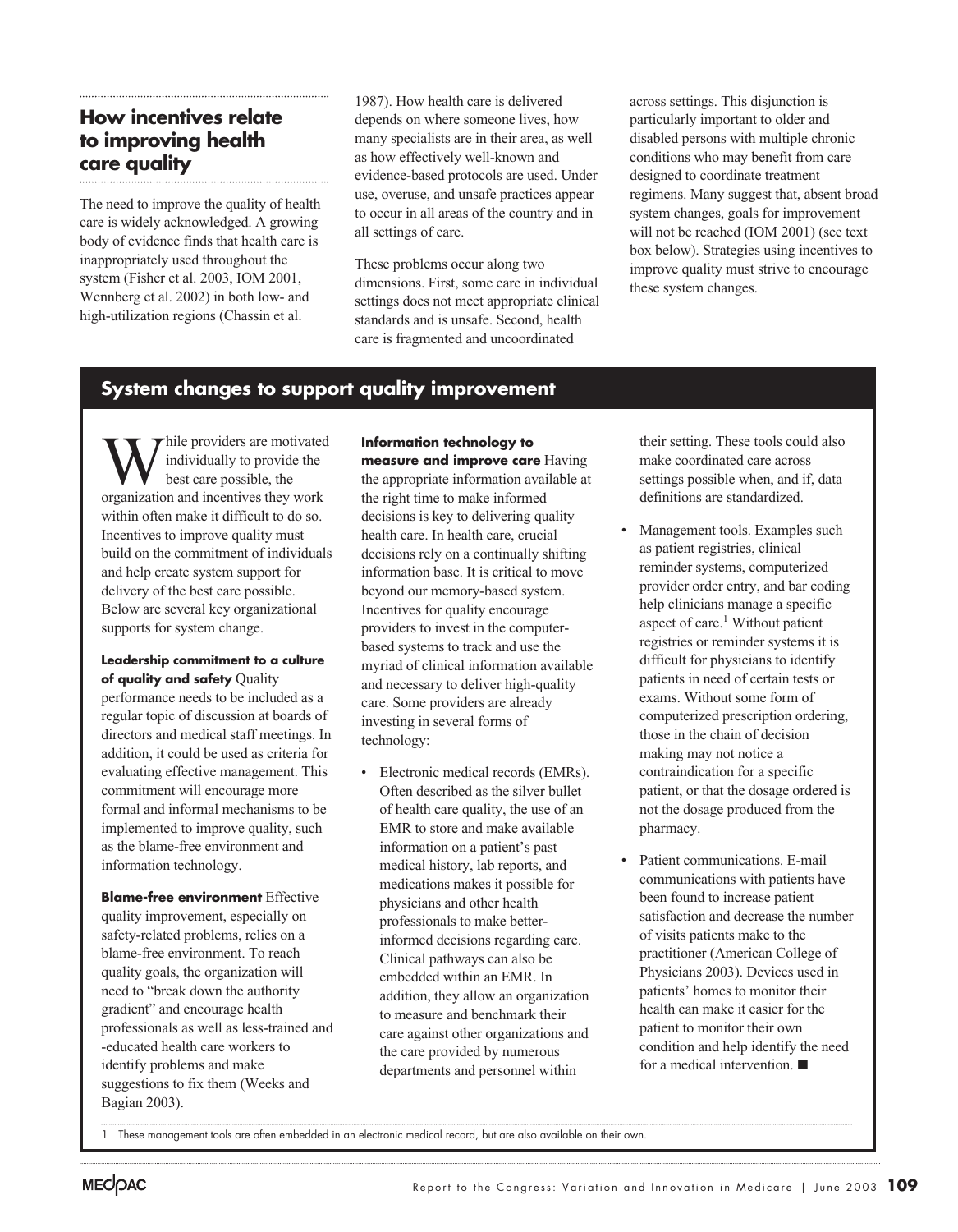### **Why incentives are needed**

The largest purchasers of health care including Medicare as the single largest purchaser—often fail to reward and sometimes penalize plans or providers who make the changes necessary to improve quality. In Medicare, for example, plans and providers furnishing higher-quality care are paid no more than those furnishing lower-quality care. In fact, if a hospital reduces readmissions or complications, total payments might decrease. Geographic variations in care patterns we note in Chapter 1 are evidence that the payment system and incentives for quality are not aligned.

Furthermore, the health care market often fails to reward high-quality providers with higher volume. For many consumer goods, consumers can make their own educated choices based on multiple purchases and assessments of similar goods from different vendors. For other expensive consumer goods, reliable sources of comparative information exist. By contrast, health care consumers generally can not gather their own information on the comparative quality of providers, and often they do not have useful comparative information from other sources (Mehrotra et al. 2003, Shaller et al. 2003). If consumers can not make their choices based on the quality of providers, then high-quality providers can not be rewarded with higher volume.

Finally, when an entity makes improvements that decrease overall health care costs, often the resulting savings do not go to the entity that made the investment. If a physician group practice improves its protocols for managing diabetic patients, the result is often fewer hospitalizations. Yet, although the group practice invested the time and resources into improving care (without higher payments), the savings would go to the Medicare program.

In addition to the lack of incentives to improve care within settings, payment on a FFS basis does not support or encourage health care providers to work with each other and the patient to deliver highquality care across settings and episodes of care. The payment system provides no reward for those providers who act on their own or with others to provide such care.

Purchasers' use of incentives for quality can counterbalance these negative or neutral signals providers and plans are currently receiving. Nonfinancial incentives, such as public disclosure of setting-specific information, could reward high-quality providers with increased volume, thus increasing revenue. Financial incentives could help providers benefit from savings that accrue elsewhere in the system, differentiate payments for high- and low-quality care, and reward those who seek to improve coordination. Although acting through different mechanisms, these incentives all work toward the objective of improving the quality of care for the most patients.

### **What kind of incentives are possible?**

Through discussions with public and private sector purchasers and plans, we identified the following types of incentives that could be used, or used more broadly, by Medicare to encourage improvements in the quality of care beneficiaries receive. Of the incentives listed below, public disclosure, provider payment differentials, and to a lesser extent, cost differentials for enrollees were most commonly used in the private sector. The most common incentive in the Medicare program is public disclosure. However, CMS is developing many of the tools necessary to implement financial incentives and experimenting with other types of incentives such as shared savings and risk sharing.

- Public disclosure. Disclosing quality information on individual providers improves care in two ways. First, because providers want their performance to be as high as possible, they may improve their care. Second, volume may shift to the higher-performing providers, the result being that more beneficiaries receive better-quality care.
- Payment differentials for providers or plans. Paying providers or plans bonuses or higher payments for performance on quality measures benefits those who make the changes necessary to improve care.
- Cost differentials for beneficiaries. Requiring lower cost-sharing amounts for enrollees for plan premiums or lower copays for going to higher-quality providers encourages more enrollees to choose them. These incentives encourage plans and providers to improve quality, because greater volume and good publicity could follow from the cost-sharing differences.2
- Flexible oversight. This strategy for encouraging providers to improve the quality of care involves identifying potentially less burdensome regulatory requirements if an organization demonstrates a high level of performance or effort. This would reduce providers' costs of complying with government or purchaser requirements.
- Shared savings. By calculating savings from quality improvements and sharing them with those who invested the resources to improve quality, providers would want to improve. This strategy assures providers a return on their investments.
- Risk sharing and capitation. These payment mechanisms provide incentives for better overall



<sup>2</sup> An increase in patient volume may not always increase revenue. For example, if a hospital decreases complications it may result in lower lengths of stay and a greater availability of hospital beds. However, if the hospital sees a large volume of patients who are unable to pay the costs of their care, increasing patient volume may not increase revenue. In addition, if beneficiaries pay lower cost-sharing amounts, and the Medicare program does not make up the difference, the provider may lose revenue.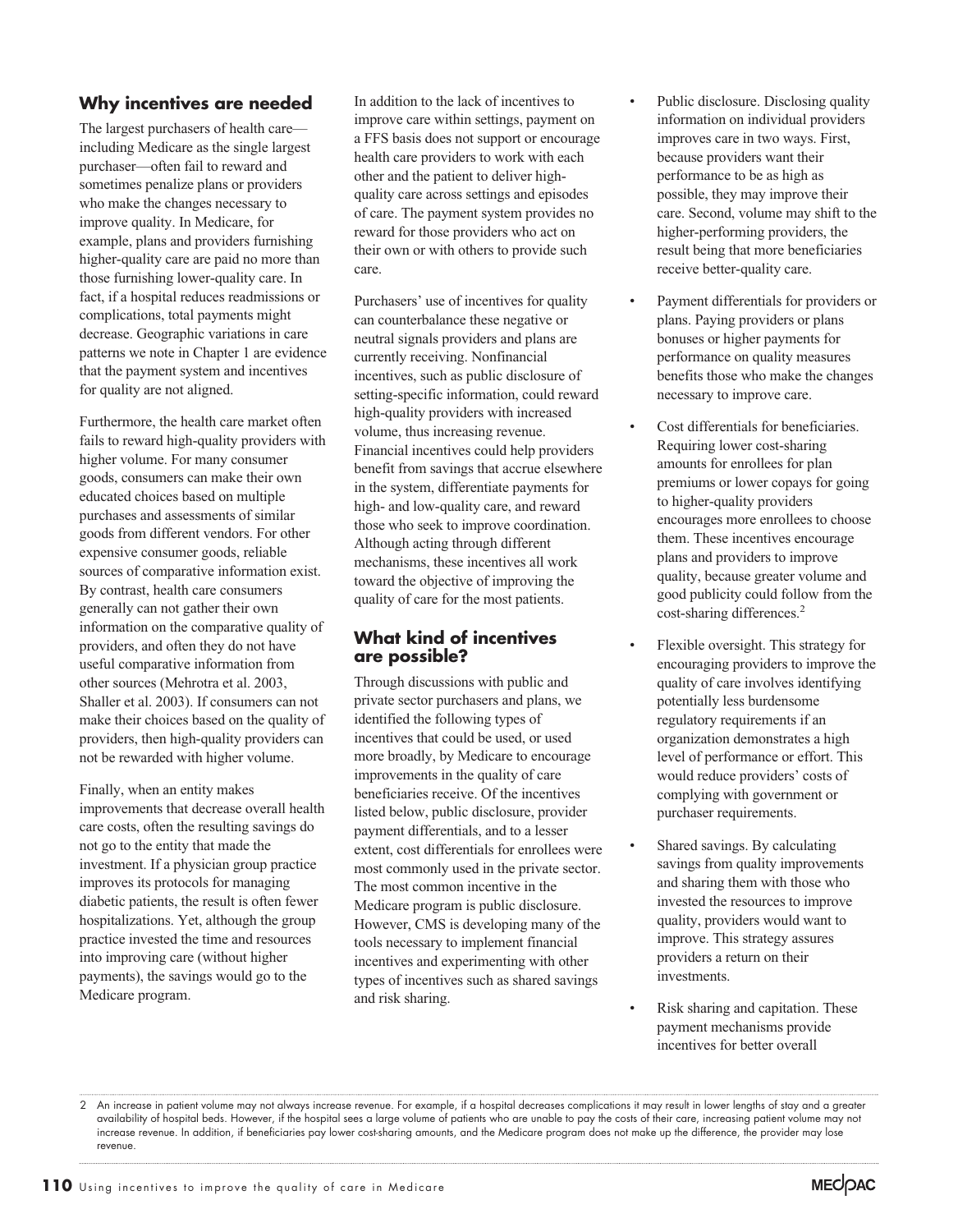management of care across settings and time. These payments can apply to management for specific conditions or bundles of services, or for a period of time to cover beneficiaries' entire healthcare use.

### **Private sector use of incentives**

Through our interviews we find that many purchasers and plans are experimenting with incentives for improving quality. Purchasers believe that many of these are effective. These efforts also reveal criteria for choosing effective measures that Medicare can use to best focus its resources and identify additional research needs.

The most prevalent incentives are public disclosure, payment differentials for providers, and cost differentials for beneficiaries. We find few examples where private purchasers or plans use shared savings or risk-sharing payment methodologies to improve quality. We do, however, find that private purchasers and plans often target their incentive initiatives at organizations—either group practices, networks, or health plans that use capitation or other forms of risk sharing that they believe are more effective at improving quality. The payment structure for these organizations makes it possible for them to better coordinate care and track results than plans or individual providers paid on a fee-for-service basis. We also find one very good example of shared savings, but it may be difficult to reproduce in other settings.

The credibility of the information for comparing providers and plans is probably the most important factor in determining whether financial incentives—particularly those focused on enrollees—are possible to use for improving quality. Thus, most of these initiatives use well-accepted measures with existing mechanisms for

data collection. Many purchasers and plans couple information on quality with information on costs when identifying those eligible for rewards. Those purchasers and plans implementing incentives also face other difficult design issues, such as insufficient market share to obtain provider buy-in, or uncertainty about whether additional dollars or current payments would finance incentives.

In this section we discuss the criteria for identifying and using effective measures, and discuss key issues purchasers and plans face when designing and implementing various incentives. The last section in this chapter provides examples of the different types of incentives.

### **Choosing effective measures**

The most important and difficult aspect of designing an incentives program is identifying appropriate measures. Conclusions from our interviews are formulated here as criteria Medicare could use to identify the most promising settings and types of care delivery practices for implementing incentives. While no setting's or delivery practice's quality measures will meet all of these criteria perfectly, the plans, providers, and purchasers say that all of these issues must be addressed in some fashion.

• To be credible, measures must be evidence based to the extent possible, broadly understood, and accepted. Evidence must show the process or structure measured is important to achieving the most desirable outcomes, and the measure itself should be valid and reliable. The data collection should be reliable and consistent across providers.

> Measures developed by third parties, especially voluntary organizations with many stakeholders, gained broad acceptance in the private sector. In one example, the measures of quality of care for diabetes were based upon the best practices developed by the

American Diabetes Association, and used by the National Committee for Quality Assurance (NCQA) in its provider recognition program. To build understanding and acceptance for its measures, the private sector gave individual providers report cards to compare their performance with their peers before attaching an incentive to the scores. Providing feedback privately gave the provider the opportunity to identify and improve on problem areas before facing public scrutiny.

- Most providers and plans must be able to improve upon the measures; otherwise care may be improved for only a few beneficiaries. If the criteria for earning a reward is so demanding that providers or plans perceive it to be beyond their reach, then they may do nothing at all. Yet, a bar set too low may also fail to stimulate action among the majority of providers or plans. In either case, the measure would not meet the goal of improving the quality of care for many or most beneficiaries.
- Incentives should not discourage providers from taking riskier or more complex patients. For example, characterizing the quality of providers on the basis of the proportion of their patients who died or developed complications could make complex patients less attractive to providers. Since the accuracy of current case-mix adjustors is often questioned, purchasers and plans avoid indicators of quality such as outcomes measures in some settings that would require such an adjustment.3 Instead they use process or structural measures less likely to be affected by the complexity of the patient, such as the provision of preventive services or whether a hospital uses intensivists in its intensive care units (ICUs). Patient satisfaction, one measure of the

<sup>3</sup> Avoiding outcomes measures is not a useful strategy in all settings. For example, dialysis and inpatient rehabilitation facilities and some M+C plan quality measures are based on outcomes of patient care.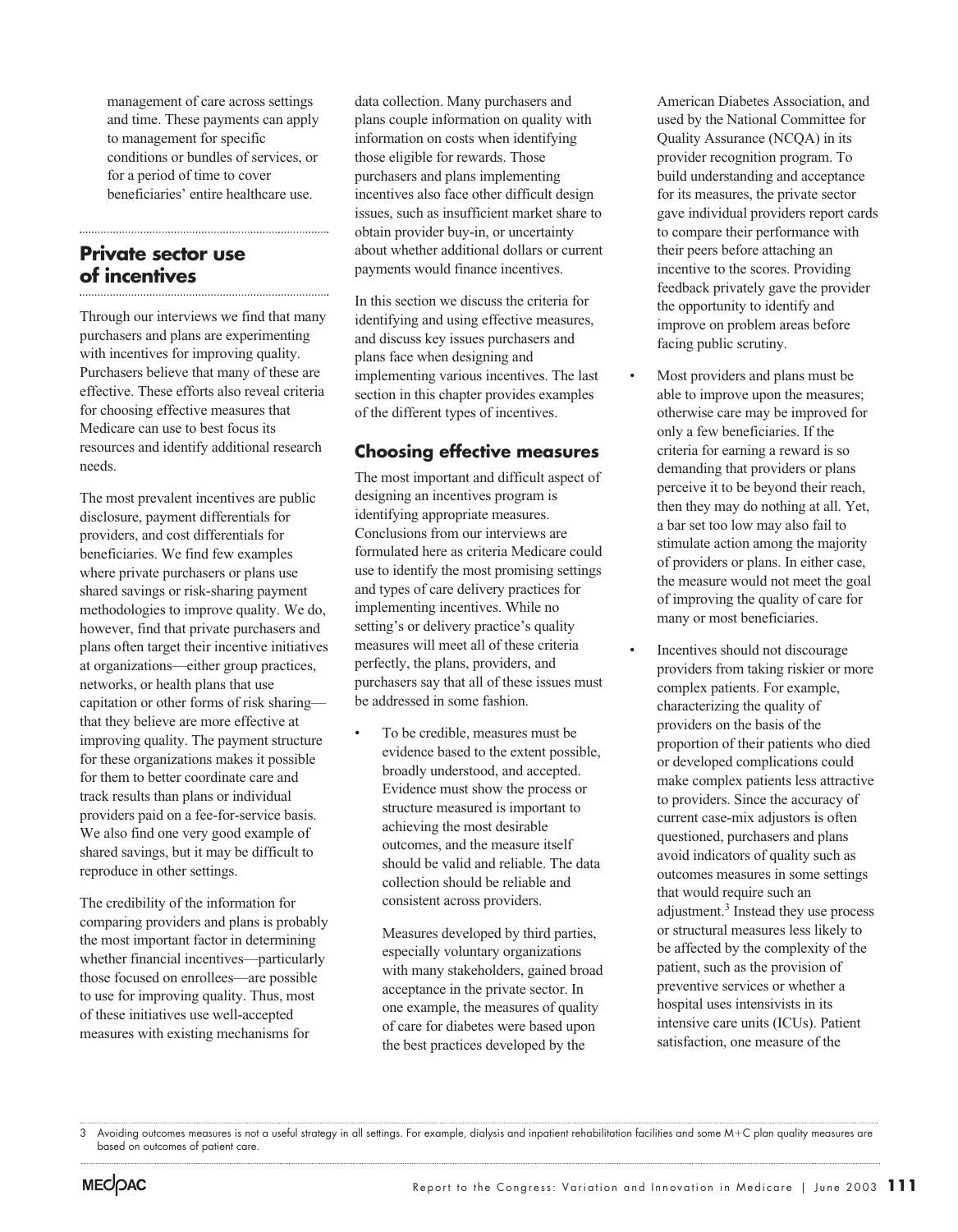outcome of care which is not as dependent on case-mix adjustment, is also widely used.

• Obtaining information to measure the quality of a plan or provider must not pose an excessive burden on any of the parties involved. To the extent possible, measures should be based on data collected as a routine part of care delivery or for multiple purposes. For example, home health agencies collect Outcomes and Assessment Information Set (OASIS) information for payment purposes, but it is also useful for measuring the functional improvement of patients. Data to construct measures for quality incentives could also come from information collected for private accreditors such as the Joint Commission on Accreditation of Healthcare Organizations (JCAHO), NCQA, or other private sector employer or health plan initiatives.

### **Which types of incentives are most used?**

The incentives used most often in the private sector are public disclosure, payment differentials, and enrollee cost differentials. In fact, a progression from nonfinancial incentives to financial incentives seems to be a common path.4

• **Provider feedback and public disclosure.** Most of our sources began the movement to financial incentives with projects designed to provide feedback to providers or to publicly disclose information on specific ones. This phase establishes the credibility and acceptance of the measures, develops the process for data collection, and creates enrollee and provider expectations that information on specific providers or plans will be made available. Plans and purchasers address concerns regarding risk adjustment and gain knowledge of providers' or plans'

ability to improve on the measures. These strategies lay the groundwork for financial incentives while improving quality.

• **Financial incentives.** Many organizations find public disclosure and feedback to providers do not achieve sufficient improvement. They then design financial incentives around the measures used for internal improvement or public disclosure. Although many organizations believe establishing incentives for providers before doing so for enrollees or consumers is the most effective strategy, some organizations go directly from public disclosure to enrollee incentives. Organizations that implement consumer incentives without doing so for providers say that they do so under the assumption that if more enrollees go to certain plans or providers, increased volume will act as a financial incentive for the provider or plan.

Other important incentives include shared savings and shared risk or capitation arrangements. Although these incentives are less commonly used—most incentive programs involved payment for quality in the context of FFS—many interviewees were interested in the potential for both to address the broader quality challenge of ensuring coordination of care across settings. The limited use of capitation as a quality incentive may say less about its potential to improve quality and more about the current state of the health care market and its reliance on broad, loosely organized networks of providers.

### **What were the results?**

Private purchasers and plans that have implemented these various incentives found both cost savings and improved quality. While many of these initiatives are still in the design phase, several have been implemented. The examples below

represent only a few of the many purchasers and plans that cited improvements resulting from their incentive initiatives.

Disclosing information publicly on groups or individual providers changed provider behavior but less often changed patient choices. In New York, four years after the public release of information on hospital and physician risk-adjusted mortality rates, state deaths from cardiac surgery fell 41 percent. However, patients did not appear to use the information to choose higher-scoring providers (Chassin 2002). One place where releasing information to enrollees did result in enrollees shifting to higher-scoring providers was PacifiCare, a health plan in California. PacifiCare found that by releasing information on the quality of physician groups at the time of open enrollment, 30,000 enrollees chose the higher-quality physician groups. In addition, of the 41 measures reported, 22 showed improved mean performance and reduced variation across provider groups.

Paying providers differently based on their quality performance also seems to encourage providers to improve quality. Empire Blue Cross Blue Shield formed a group with several of its large employer clients to provide bonuses to hospitals that implement two structural systems known to improve the quality and safety of hospital care: (1) computerized physician order entry (CPOE) and (2) staffing intensive care units (ICUs) with physicians who have qualifications in critical care medicine. In 2002 the number of hospitals with which they contracted to implement both improvements increased from 10 to 50. The Employers Coalition on Health in Rockford, Illinois provided monetary bonuses for its physician groups that improved care for their diabetic patients. After only one year, the coalition was able to raise the bar for the bonus from 60 to 65 percent of patients meeting target hemoglobin levels.



<sup>4</sup> This progression was not conscious; the employer or plan did not intend to create buy-in for the eventual goal of using financial incentives. Often the progression took a number of years.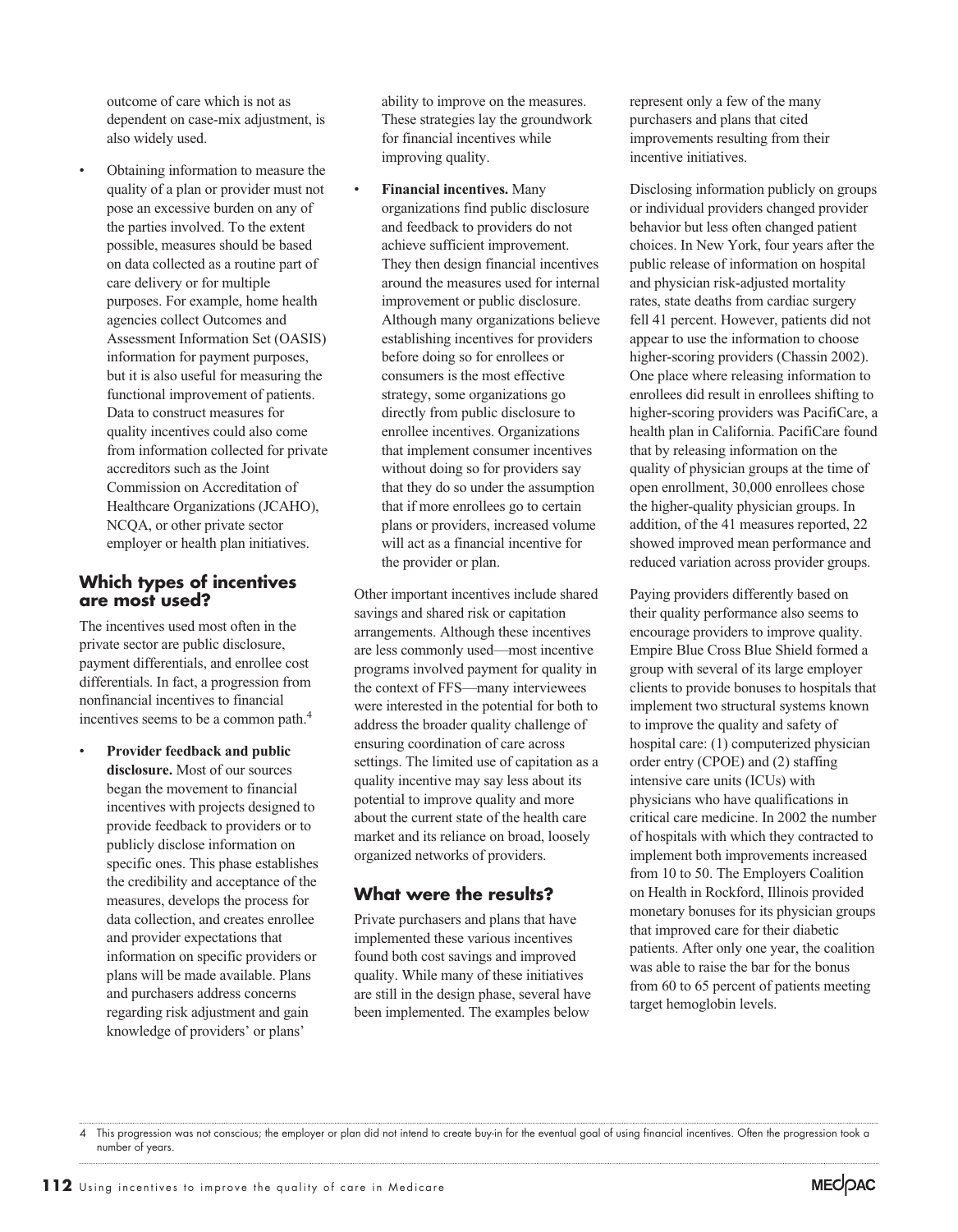Cost differentials for enrollees are usually designed to lower costs to the enrollees when they choose a preferred health plan or when they seek care. Many of these initiatives are still in the planning stage. However, General Motors (GM) has found that providing its salaried employees and retirees enrolled in HMOs lower premiums based on quality and cost information has resulted in employees choosing higher performing plans, which are generally lower cost. The result: more employees receiving care from higherquality plans and cost savings for GM and its employees of \$5 million in 2001.

### **Applying incentives to improve quality in Medicare**

Historically, except for conditions of participation for providers and plans and limited utilization review, the Medicare program has relied on providers to ensure that beneficiaries received high-quality care. This was, in part, because the original statute directed the program to leave decisions regarding care delivery to providers and because few measures or guidelines for quality had been developed at that time. More recently, Medicare has taken a strong, proactive approach towards the quality of care, seeking to continually improve care for beneficiaries.

Recognizing that an inspection approach focusing on individual poor performers would only improve care for a few beneficiaries, CMS reengineered its peer review organization program in the early 1990s to work to improve the overall level of quality beneficiaries receive, especially in hospitals. This shift to what is now called the quality improvement organization (QIO) program has resulted in the development of numerous quality measures and an infrastructure to assist providers to improve. The agency's public reporting initiative has provided a strong

impetus for quality improvement for  $M+C$  plans, dialysis facilities, nursing homes, and most recently, home health agencies. The Commission strongly supports these efforts to measure and improve care and believes CMS should continue to expand public reporting of provider quality and use of the QIOs to assist providers in improving quality.

In this section we describe Medicare's current efforts to measure and improve quality, and conclude with a recommendation that CMS explore the use of provider payment differentials and alternative payment structures to improve quality through its demonstration authority. The Commission identifies three priority areas for the Medicare program: (1) settings where measure sets and data collection tools are credible and broadly used, and proposals for distributing payment have been  $developed-M+C$  plans and inpatient rehabilitation facilities; (2) settings that impact a large number of beneficiaries hospitals and physicians—using more limited data sets; and (3) across settings where providers could work together to better coordinate care. The section ends with guidance for CMS on issues to consider in developing demonstrations, and for policymakers to consider if implementing these types of incentives more broadly.

### **Current Medicare quality efforts**

CMS is building and using the tools necessary to implement incentives. It uses two nonfinancial incentives to improve quality—flexible oversight<sup>5</sup> and public disclosure. By collecting and analyzing data and providing feedback to providers, it identifies appropriate measures and data collection systems to use for implementing financial incentives. In addition, CMS uses its demonstration authority to explore various payment structures, such as shared savings and

capitation, which could also be used as incentives to improve quality. Beyond its initiatives focused directly on quality improvement, CMS has a variety of tools it can use with either financial or nonfinancial incentives (see text box, p. 114).

As noted previously, a critical part of the CMS strategy for improving care is disclosing quality information publicly on  $M+C$  plans, nursing homes, dialysis facilities, and home health agencies. Public disclosure provides information to help consumers choose providers and plans, and encourages providers and plans to improve care for beneficiaries. The measures used to compare these organizations are, for the most part, broadly understood and accepted. For  $M+C$  plans, the measures often overlap with private accreditation and other purchaser requirements. For nursing homes and home health agencies, the information used to develop the measures is already collected for payment and care management purposes. Industry acceptance is widespread for the dialysis measures.

The results from these efforts are encouraging. Scores on the measures for  $M+C$  plans and dialysis facilities have continued to improve. While the improvement is not solely a function of CMS's public release strategy, there is little question of the importance of the Medicare initiative in focusing provider attention on improving care on these measures. The nursing home initiative is new, but CMS believes that the disclosure will improve quality. Since the public release of nursing home information began, the QIOs—the organizations under contract with CMS to help providers improve care—have seen nursing home requests for technical assistance increase dramatically. The public release of home health agency scores in April 2003 is too recent to characterize the results.

<sup>5</sup> CMS is implementing one form of flexible oversight in the M+C program by allowing plans that have reached a certain level of performance on a required quality measure to opt out of the national priority project on that topic for one year. This year, several plans will not have to improve because they already have high mammography screening rates.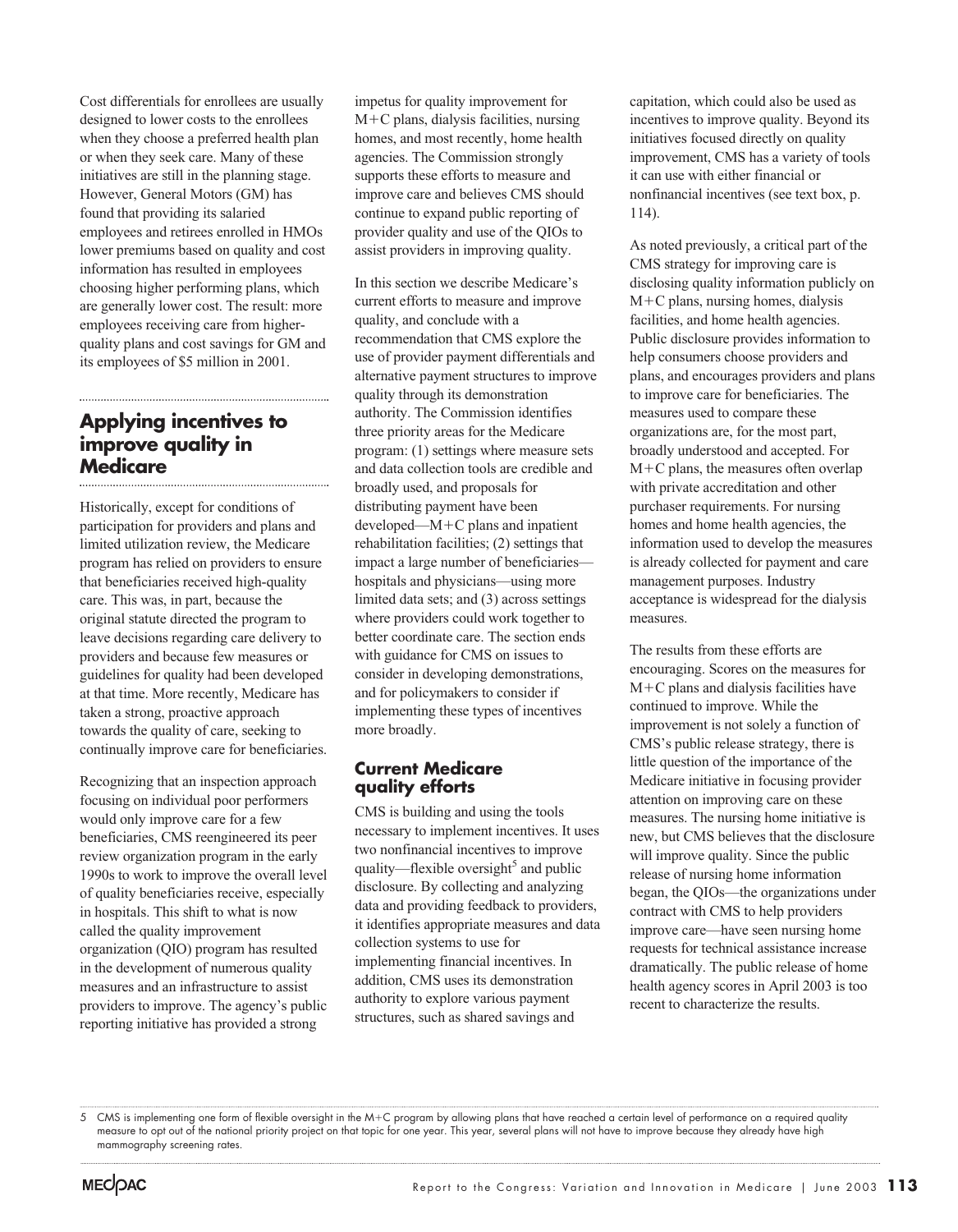**Tools Medicare uses to improve quality**

In addition to purchasing health<br>care, Medicare also regulates,<br>makes coverage decisions, and<br>sponsors research. The Institute of n addition to purchasing health care, Medicare also regulates, makes coverage decisions, and Medicine found that Medicare can direct resources towards quality improvement in each of its roles (IOM 2002b).

In our January 2002 report on quality, MedPAC described the program's current regulatory activities and made recommendations for improving quality of care through quality improvement standards. Establishing standards creates clear expectations; yet, standards tend to rely on external motivation and negative incentives. Incentives for quality complement regulations by rewarding innovation and improvement that flow up from providers themselves rather than down from the administration of the program.

Medicare could consider using coverage policy to improve quality, or eliminate payment for services that contribute more to costs without improving quality. For example, some

Public release of information comparing hospitals and individual physicians on the basis of quality is more difficult.<sup>6</sup> While progress has been made on hospital measurement, hospitals do not yet routinely collect information on a uniform set of measures. Hospitals serve so many different types of patients, it has been difficult for CMS or the JCAHO to agree upon a set of measures that reflect a broad enough spectrum of hospital services to make comparisons. However, as of June

have suggested that Medicare find ways to limit payment in hospitals for costs which result from a preventable medical error. Alternatively, Medicare could improve the quality of management across settings of care by establishing payment for a bundle of services.

As a significant sponsor of research, Medicare has already taken steps toward improving quality. Medicare has sponsored the development of performance measures for several types of providers and implemented several demonstration projects to test quality incentives. However, researchers at Harvard University (Fernandopulle 2003) find that additional research is needed to develop more robust performance measures to explore the role of patients in directing their own choices. For example, Medicare could test the costs and benefits of a measure set with many, less robust measures against one with a few very powerful ones.

2002, JCAHO requires those hospitals it accredits (representing 95 percent of all hospital beds) to report performance on measures which are also used by CMS in the QIO program.<sup>7</sup> In addition, CMS has worked with the National Quality Forum (NQF) to identify a set of hospital measures that many stakeholders could endorse. The NQF, whose members include hospitals, JCAHO, CMS, private sector purchasers, and consumers, has endorsed a set of hospital measures.

CMS is also working with a coalition of private sector organizations on a voluntary disclosure initiative. Relying on 10 measures used by the QIO program and the JCAHO, CMS and its private sector partners hope to learn more about whether publicly disclosing information can successfully support hospitals' improvement efforts.<sup>8</sup> Another primary challenge for CMS is deciding how to collect the information for measures without creating an undue burden on themselves or the hospitals.

For individual physician offices, the difficulty for CMS and other private plans has been identifying measures that reflect enough cases for valid comparisons. For example, while provision of certain screening services for diabetes can be measured, some physicians will not see enough diabetics for their scores to be relevant. Further, because diabetics make up differing shares of physicians' practices, other quality measures may be more indicative of the performance of physicians who see few diabetics. These statistical issues are not impossible to address, but they do complicate efforts to publicly disclose information or implement financial incentives. They also mean that data collection may need to be more expansive to reflect a wide variety of patients and to ensure sufficient sample size for validity.

CMS is working to define quality measures to assess clinician performance in providing ambulatory care for beneficiaries with chronic diseases through a three-year initiative called the Doctors Office Quality (DOQ) project. CMS collaborates with a variety of private sector organizations and contracts with three QIOs to pilot measures and develop and evaluate strategies for improvement. The American Medical Associationcoordinated Physician Consortium for



<sup>6</sup> Since the release of hospital mortality data, CMS has not publicly released information on hospitals, but several private sector health plans have publicly provided information on individual hospitals and also varied payment levels for hospitals based on quality measures.

<sup>7</sup> Hospitals have a choice of conditions upon which to collect data for JCAHO accreditation. Therefore, while this set of measures is a standard set, all hospitals do not collect comparable data.

<sup>8</sup> The groups involved in the initiative include: American Hospital Association, Federation of American Hospitals, American Association of Medical Colleges, National Association of Children's Hospitals and Related Institutions, the AFL–CIO, Agency for Healthcare Research and Quality, AARP, NCQA, and JCAHO.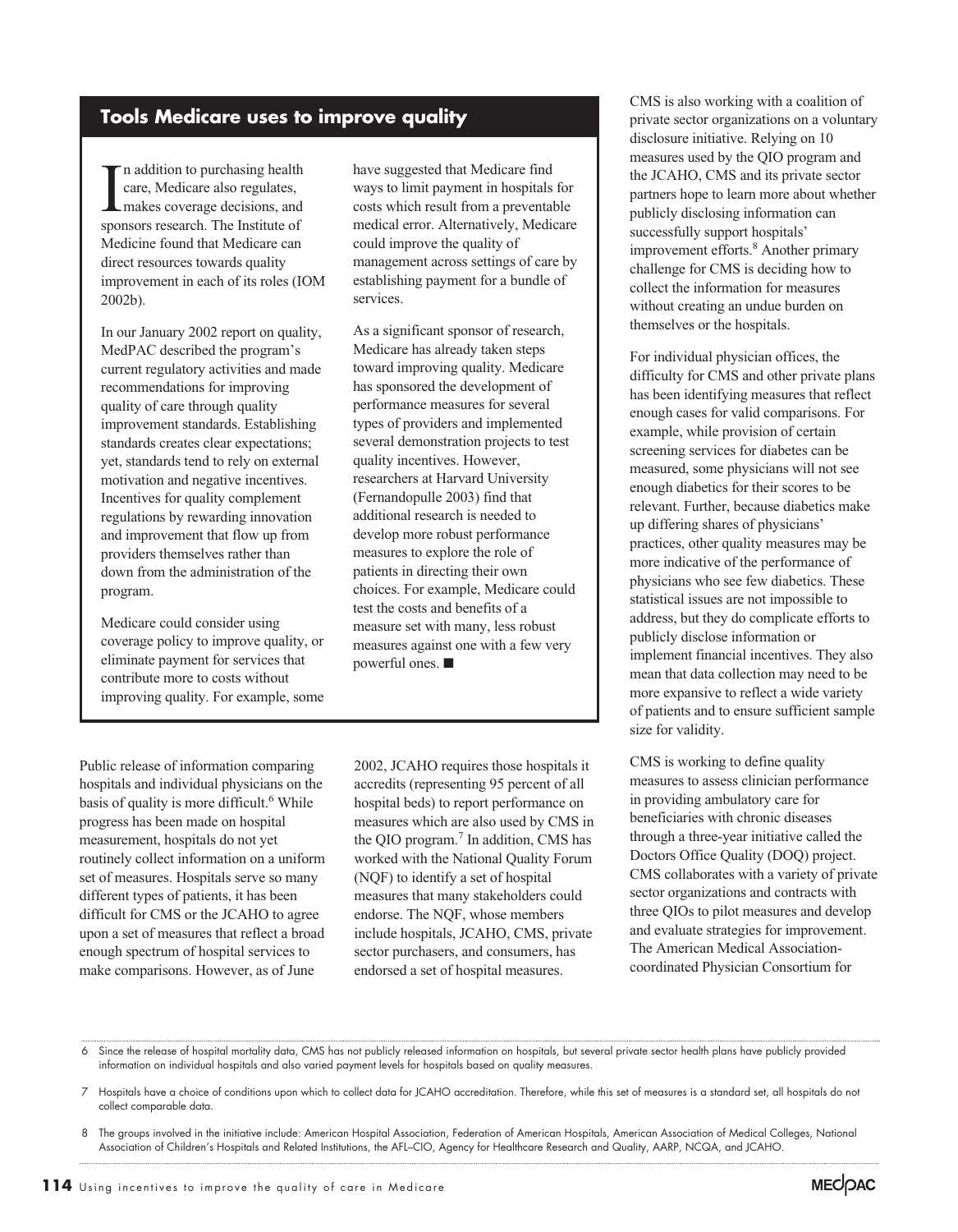Performance Improvement and NCQA assist the project by providing CMS with evidence-based performance measures and reporting tools. The agency looks at measures in three areas: (1) clinical quality; (2) systems of care, for example, a measure of the system for follow-up of abnormal laboratory results; and (3) patient experience of care.

Currently, CMS uses provider feedback as opposed to public release of measures as the primary tool for improving quality of hospital and physician services in part because of the limitations on available measures for these settings. Through the QIO program, CMS collects state-level data on physicians and hospitals on inpatient and outpatient measures. Each state has a QIO accountable for statewide improvement on the hospital and physician measures. Hospitals and physicians are not required to work with the QIOs, but many do. This program has led to improvements in care in the inpatient and outpatient settings (Table 7-1, p. 116) and the identification of measures that could be used in the future to apply financial incentives.

CMS is also working on several demonstration projects to test various payment methods that might encourage providers to improve quality. However, current activities do not focus on the incentives we find most prevalent in the private sector—financial differentials for providers and varied enrollee cost sharing. The demonstrations focus primarily on shared savings, capitation, and a wide variety of other tools to improve care for certain types of diseases.

In one demonstration, CMS is evaluating the prospect of shared savings by focusing on improving care for beneficiaries with chronic conditions. The demonstration allows physician group practices to share in some of the savings they may generate through better care management. An expected amount of spending is calculated per beneficiary, and if savings materialize, the Medicare program will share them

with the group practice. Portions of the savings that go to the group practice are based on achieving quality goals. CMS is also seeking proposals for a disease management demonstration that uses capitated payment and a variety of other types of disease management models. By focusing on group practices, CMS avoids some of the statistical problems of measuring the quality of care at the individual physician level.

### **Should Medicare implement financial incentives?**

CMS efforts to publicly disclose information on quality and provide feedback to providers are essential for improving quality and building the infrastructure necessary to distinguish providers on the basis of quality. The Commission strongly supports this work and believes it should be expanded.

Further, as the nation's single largest purchaser of care, Medicare must lead efforts to improve quality through the use of financial incentives. Medicare's beneficiaries and the nation's taxpayers can no longer afford for Medicare payment to remain neutral towards quality. Medicare's efforts are urgently needed because results from private sector efforts alone may take a much longer time to show the effect.

### **RECOMMENDATION**

**The Secretary should conduct demonstrations to evaluate provider payment differentials and structures that reward and improve quality.**

### **IMPLICATIONS**

### **Spending**

CMS does not have the authority to design a demonstration that is not budget neutral; therefore, this recommendation would not increase spending.

### **Beneficiary and provider**

- The beneficiaries in the demonstration—and if implemented more broadly, other beneficiaries should see improvements in care.
- Depending on how incentives are designed, some providers could receive higher payments or lower payments. In addition, providers or plans may need to shift resources to data collection and improvement efforts.

Although the Commission is limiting its recommendation to demonstrations, CMS or the Congress may wish to use the criteria outlined in this chapter to develop strategies for paying differentials for quality in specific settings without going through demonstrations. Given the wide number of approaches to implementing payment differentials identified in our discussions with purchasers, strategies other than those discussed in this chapter could be simple to implement and improve care for beneficiaries. For example, if broad measure sets are yet to be developed in some settings, payment incentives could be linked with measures already found to be credible. Payment incentives could also be based on provider participation in measurement and improvement initiatives rather than specific measurement goals.

Of the incentives for improving quality we have examined, the Commission believes that the most promising one that Medicare is not currently using is payment differentials for providers.<sup>9</sup> Defining the measures, collecting the data, and designing a system to distribute the dollars is a complex undertaking. However, CMS could build on and participate in the numerous private sector efforts in designing their demonstrations.

While legislation would be required to fully implement this type of incentive, the precedent exists to adjust Medicare payment for specific policy objectives, such as promoting access or teaching.

<sup>9</sup> The CMS administrator has recently discussed publicly a planned demonstration where hospitals would be paid based on quality performance. Quality of care for certain conditions, such as heart care, would be measured, and depending on the hospital's performance, diagnosis related group payments for that condition might increase.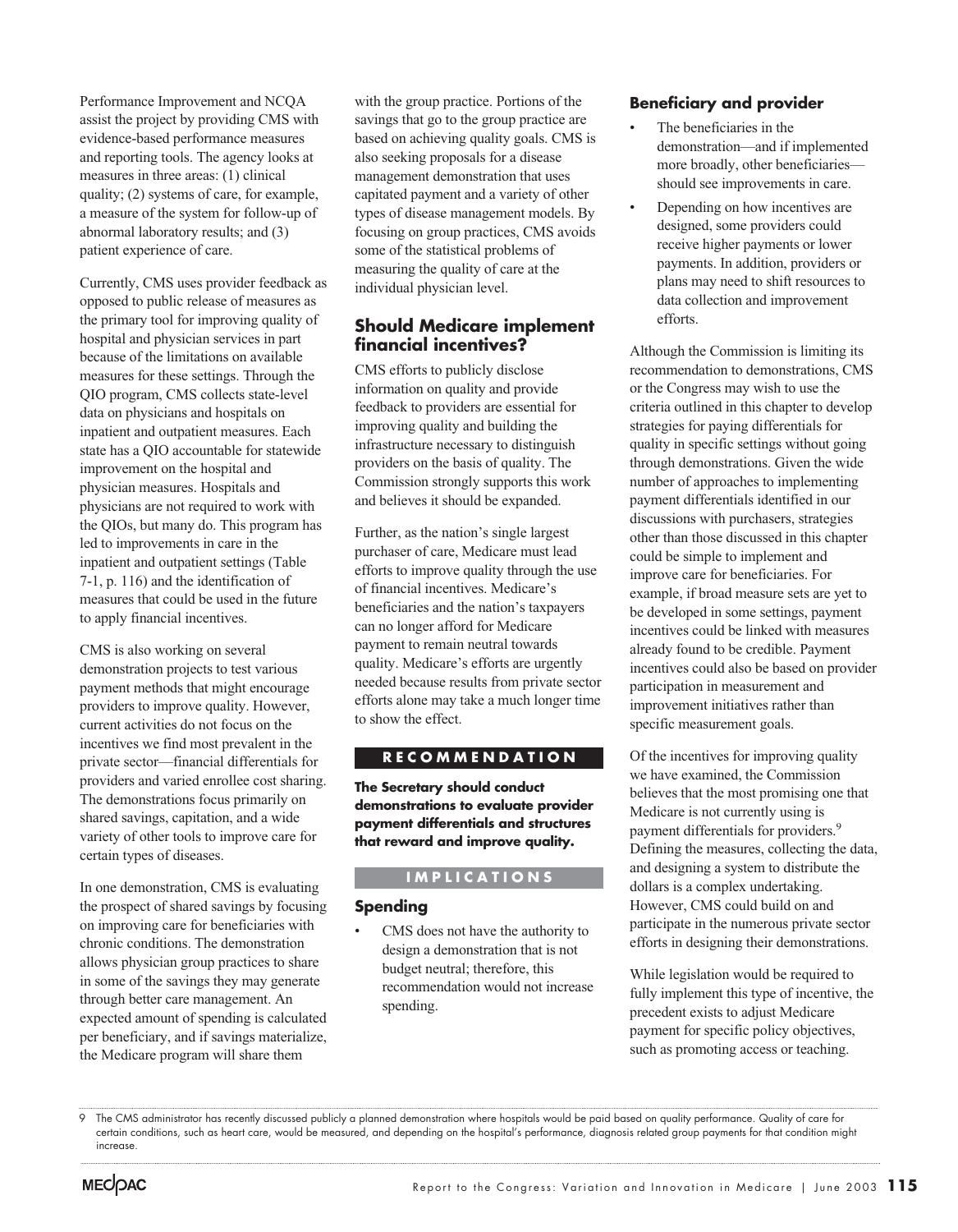**TABLE 7-1**

### **National summary of Medicare quality indicators**

|                             | <b>Median state</b><br>rate<br>1998-1999 | <b>Median state</b><br>rate<br>2000-2001 | Weighted<br>average<br>2000-2001 | <b>Median</b><br>improvement | <b>Median</b><br>relative<br>improvement |
|-----------------------------|------------------------------------------|------------------------------------------|----------------------------------|------------------------------|------------------------------------------|
| <b>Inpatient setting</b>    |                                          |                                          |                                  |                              |                                          |
| Acute myocardial infarction |                                          |                                          |                                  |                              |                                          |
| Aspirin in 24 hours         | 84                                       | 85                                       | 84                               | 3                            | 15                                       |
| Aspirin at discharge        | 85                                       | 86                                       | 84                               | $\overline{2}$               | 14                                       |
| Beta blockers in 24 hours   | 64                                       | 69                                       | 68                               | 6                            | 17                                       |
| Beta blockers at discharge  | 72                                       | 79                                       | 78                               | 7                            | 28                                       |
| ACEI in AMI                 | 71                                       | 74                                       | 71                               | $\overline{\mathcal{A}}$     | 10                                       |
| Smoking cessation           | 40                                       | 43                                       | 38                               | 3                            | 5                                        |
| Congestive heart failure    |                                          |                                          |                                  |                              |                                          |
| Evaluation of LVEF          | 65                                       | 70                                       | 71                               | $\mathcal S$                 | 14                                       |
| ACEI in HF                  | 69                                       | 68                                       | 66                               | $-4$                         | $-10$                                    |
| Stroke                      |                                          |                                          |                                  |                              |                                          |
| Afibrillation               | 55                                       | 57                                       | 57                               | 3                            | $\overline{7}$                           |
| Antithrombotic              | 83                                       | 84                                       | 83                               | $\sqrt{2}$                   | 12                                       |
| Nifedipine                  | 95                                       | 99                                       | 99                               | $\overline{\mathcal{L}}$     | 77                                       |
| Pneumonia                   |                                          |                                          |                                  |                              |                                          |
| Antibiotic in 8 hours       | 85                                       | 87                                       | 85                               | $\mathbf{2}$                 | 10                                       |
| Antibiotic Rx               | 79                                       | 85                                       | 84                               | $\overline{z}$               | 32                                       |
| Blood culture               | 82                                       | 82                                       | 81                               | $-2$                         | $-9$                                     |
| Influenza screening         | 14                                       | 27                                       | 24                               | $\circ$                      | 10                                       |
| Pneumonia screening         | $\lceil \rceil$                          | 24                                       | 23                               | $\lceil \rceil$              | 12                                       |
| <b>Any setting</b>          |                                          |                                          |                                  |                              |                                          |
| Adult immunization          |                                          |                                          |                                  |                              |                                          |
| Influenza immunization      | 67                                       | 72                                       | 71                               | 5                            | 16                                       |
| Pneumonia immunization      | 55                                       | 65                                       | 64                               | 10                           | 22                                       |
| Breast cancer               |                                          |                                          |                                  |                              |                                          |
| Mammography                 | 55                                       | 60                                       | 77                               | 5                            | $\overline{1}$                           |
| Diabetes                    |                                          |                                          |                                  |                              |                                          |
| HbAlc                       | 70                                       | 78                                       | 70                               | 8                            | 29                                       |
| Eye exam                    | 68                                       | 70                                       | 74                               |                              | $\overline{4}$                           |
| Lipid profile               | 60                                       | 74                                       | 76                               | 16                           | 38                                       |

Note: ACEI in HF (angiotensin-converting enzyme inhibitor in heart failure), AMI (acute myocardial infarction), HbA1c (hemoglobin A1c), LVEF (left ventricular ejection fraction). The rate is the percentage of beneficiaries receiving clinically indicated services. These data are representative samples of the median state for each indicator for both time periods. The weighted average is based on the number of beneficiaries in each state. Median improvement refers to the median absolute improvement across all states. Relative improvement is the absolute improvement divided by the difference between the baseline performance and perfect performance (100 percent). Relative improvement is sometimes referred to as the reduction in the failure rate.

Source: CMS data from the quality improvement organization program (Jenks et al. 2003).

Hospitals that serve a disproportionate share of uncompensated care patients and those that provide medical education receive an adjustment for those factors. In addition, the Secretary is authorized to use a direct payment equal to 10 percent of the reimbursement for a physician service to those who provide services in a health

humanpower shortage area. In this case, the objective would be to encourage the provision of high-quality care.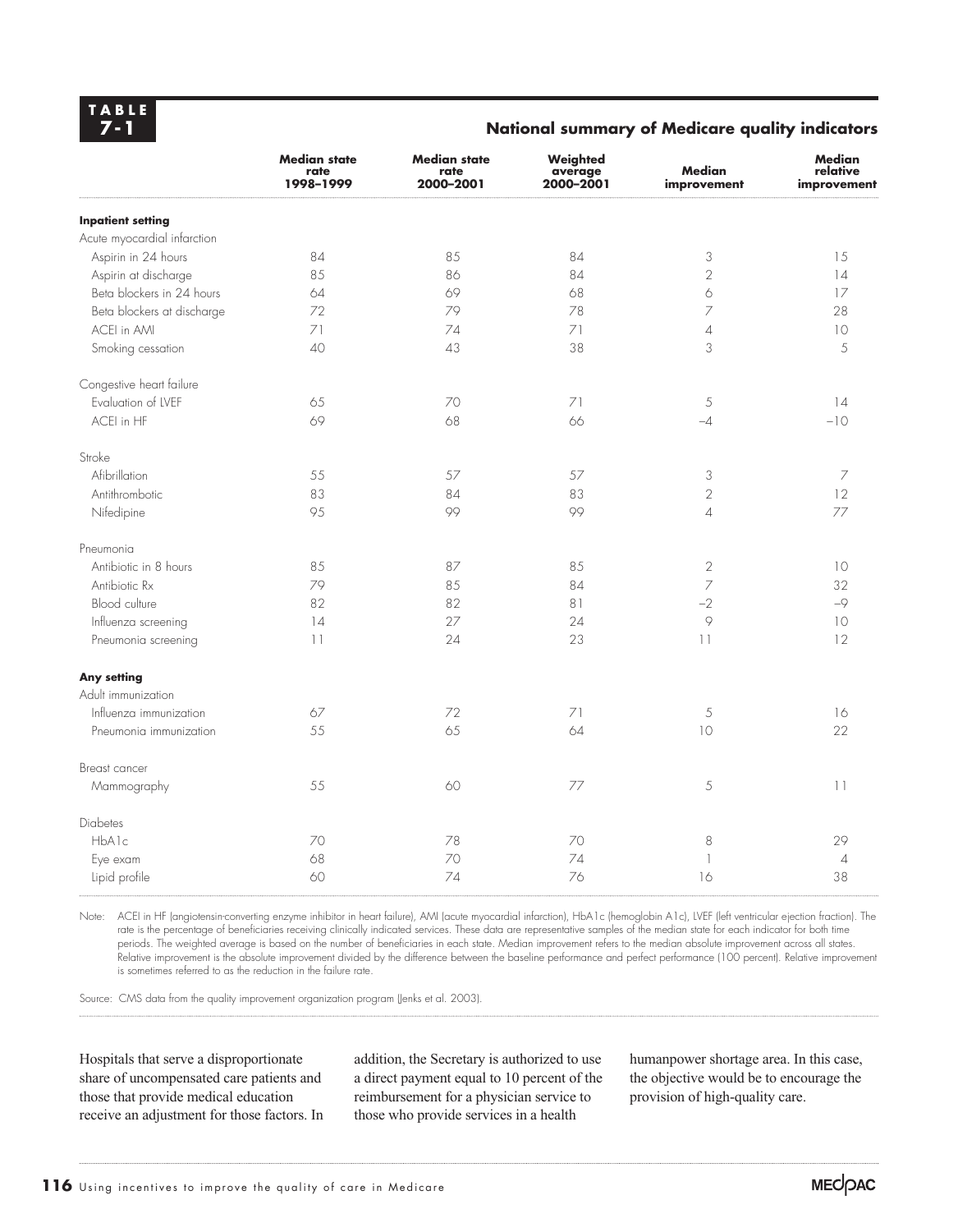It may be possible to implement cost differentials for beneficiaries, the other type of incentive prevalent in the private sector, in the future. However, the Commission finds that it is not the best tool to explore at this time. Requiring beneficiaries to pay more or less for care depending on the quality of the provider or plan is a more fundamental shift in policy than implementing payment differentials for providers. In the extreme, if the incentives resulted in too much patient movement, some providers could be overwhelmed by demand and others may lose significant numbers of beneficiaries. And, on the other hand, if beneficiaries did not change providers based on their quality scores, they might experience confusing fluctuations in copay amounts. In either case, beneficiaries could experience far more change in the benefit than they may desire.

One could imagine that Medicare identifying tiers of providers based on quality and varied cost sharing could act as an incentive for providers to improve care. However, because most beneficiaries have some form of supplemental coverage, it is unclear whether these changes would affect beneficiaries' actual use of providers. While Medigap policies could be created to recognize these differences in beneficiary liability, and  $M+C$  plans might base networks on these tiers, the financial impact might still be too low to influence beneficiary behavior.

Our analysis shows quality can be improved by building financial rewards for improved care within settings into the payment system. A longer-term but equally important goal is to develop alternative payment structures that encourage individual providers to collaborate with each other to better coordinate and manage a patient's care. While the private sector provides very few examples of experimentation with alternative payment structures, it is evident that it understands the value that organized groups of providers bring to efforts to improve quality. Private sector efforts often focus on organized groups of providers, such as HMOs, group practices, and integrated networks of hospitals and physicians perceived as better able to achieve these broader quality goals than individual providers.

### **Targeting demonstrations of payment differentials and structures for providers**

Paying providers different amounts based on their performance on certain quality measures is a powerful tool that should be used carefully. Small fluctuations in Medicare payments can have a large impact on providers. Lessons learned from the private sector efforts may help ensure smooth implementation of incentives in Medicare. In this section, we outline implementation issues, and provide guidance on how demonstrations could be targeted in various settings and to encourage better coordination across settings.

### **Implementation issues**

Medicare's primary advantage over the private sector in broadly implementing financial incentives—its size—is also its primary disadvantage. All types of incentives, including financial ones, have weaknesses that are magnified when a purchaser as large as Medicare uses them to improve quality. Multiple barriers to implementing incentives in the Medicare program exist:

- Administering a program to define measures and collect and evaluate data on quality is complex and difficult.
- Other important dimensions of quality might be ignored if all providers focus on only Medicare measures. Further, the need to engage in broad public discussions before identifying specific measures and moving to new ones may slow necessary innovation.
- The limitations of current case-mix adjustment methods may result in providers scoring low because they take sicker or more complex patients, not because they provide low-quality care.
- A broad spectrum of providers participate in Medicare with varying abilities to commit resources to collect and analyze data, and implement strategies to improve care. This diversity makes it difficult to implement incentives across the board.

The criteria for choosing measures which emerge from our private sector analysis address several of these concerns. However, it will be challenging to find measures in every setting that meet all of the criteria. Well-accepted and valid measures may not exist for some important goals. In the private sector, sometimes the simplest method for choosing measures is to use what is available for a specific setting to, as our interviewees described it, "get the conversation going."

Criteria for choosing effective measures include:

- Measures must be evidence based, and broadly understood and accepted.
- Most providers and plans must be able to improve upon the measures; otherwise, care may be improved for only a few beneficiaries.
- Chosen measures should not discourage providers from taking riskier or more complex patients.
- Information to measure the quality of a plan or provider must be reasonably obtained and not pose an excessive burden on any of the parties involved.

After determining which measures to use, the method for distributing payment could also be designed to lessen the potential for unintended consequences. For example, to reach the goal of ensuring that as many Medicare providers as possible improve care, the target goal could be a high level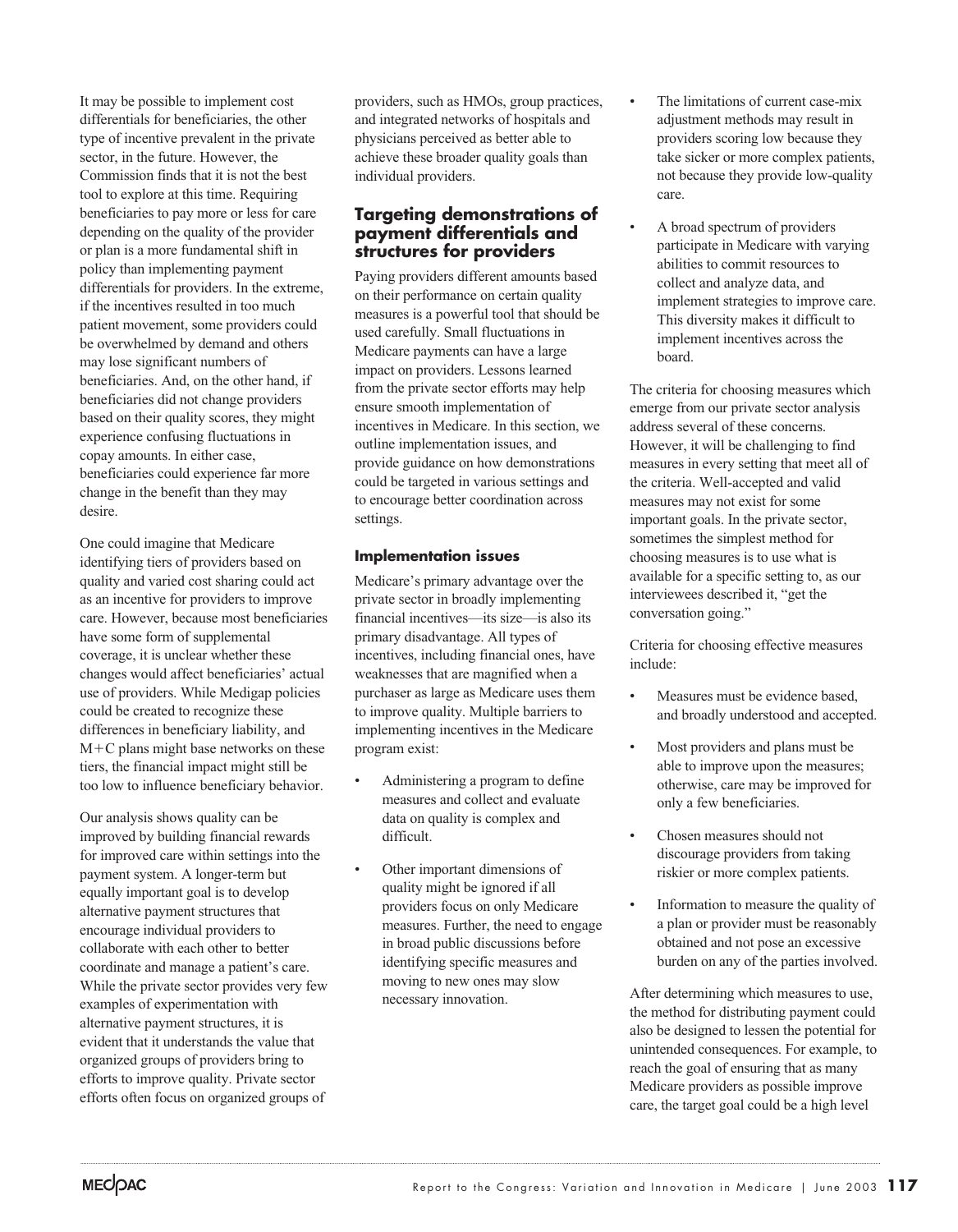of improvement. Every provider can improve care. The disadvantage of this approach is that it could reward some providers who may achieve significant improvement, but are still at a relatively low level of quality. Establishing a target goal, if set at a relatively low level, could also encourage all providers to improve. However, if goals are set too high, providers at the low end might be discouraged from trying to improve. A mixed strategy, basing a percentage of the reward on improvement *towards* a specific goal and the other portion of the reward on *attainment* of the target level, might be an effective way to encourage a broad spectrum of providers to improve.

One of the more common mechanisms for distributing payment in the private sector is to identify a certain percentage of high-ranking providers or plans and then reward them. A drawback of rankings is that they guarantee that some providers will be considered poor performers. If the spread between the top and the bottom performers is small, this method creates inequities between providers with very similar scores.

The other variable in determining payment distribution that could address some of the above concerns and help determine whether improvement occurs is the strength of the reward. One could imagine that financial incentives could be greater or lesser depending on the difficulty or impact of the goal. Wellestablished dollar figures that encourage improvement do not exist, in part because each incentive program is distinct. Purchasers have different market shares in different regions, provider market strategies vary, and incentive programs rely on different types of payment differentials and measures.

However, we do know that even zero direct financial incentive—public disclosure—does result in some improvement. We also know that Medicare's market share is large enough that even small incentives could impact providers. In the recently launched Bridges to Excellence initiative,

physicians told employers that \$1,000 was enough to engage them. It may not require a large amount of payment from the Medicare program.

### **The ability to apply incentives in various settings**

CMS should broadly target efforts to link payment with quality in the settings where efforts are more well developed and narrowly target efforts in settings used by a broader number of beneficiaries, such as hospitals and physicians. While it will be difficult to meet all the criteria for choosing effective measures, quality measurement and data collection efforts are more mature in some settings than others. A robust set of well-accepted measures and a standardized method of data collection already exist in two settings— $M+C$  plans and inpatient rehabilitation facilities. These settings routinely collect data on the measures as a part of their participation in Medicare or as a part of care management. While these settings of care do not represent the most commonly used settings for beneficiaries, they do provide CMS with the opportunity to use demonstrations to evaluate the impact of incentives in settings that serve a diverse group of beneficiaries and use divergent payment methods (capitation and prospective payment).

Sets of measures and data collection systems are not as well developed for the most commonly used settings of care, hospitals and physician offices, but CMS should focus demonstrations there because of their importance to beneficiaries. It might be possible, for example, to design demonstrations of payment differentials based on measures in the voluntary hospital initiative, those used for JCAHO accreditation and QIO use, or the NQF endorsed set. For physicians, performance on certain domains of care where measures of quality do exist, such as heart disease or diabetes, could be the basis for incentives. In addition, demonstrations in these settings and others, such as skilled nursing facilities, home health agencies, and dialysis facilities might be useful in further developing broader measure sets.

### **Medicare+Choice plans**

 $Medicare+Choice plans may be prime$ candidates for applying incentives because they meet, in whole or part, all of the criteria for successful implementation. Standardized, credible performance measures do not exist for many Medicare providers, but are collected on all  $M+C$ plans. Each year  $M+C$  plans collect audited Health Plan Employer Data and Information Set (HEDIS) data on process measures, such as whether patients received certain preventive screenings, and some outcomes measures, such as hemoglobin levels for diabetics and cholesterol control after an acute cardiovascular event. In addition, plans report on the Consumer Assessment of Health Plans Survey (CAHPS) data that reflect health plan members' assessments of the care they receive, their personal doctor and specialists, the plan's customer service, and whether they get the care they need in a timely fashion. While these measures have been in place for a few years and some suggest they need to evolve to new measures, they still represent a broad cross section of plan quality. Most of the measures do not require risk adjustment and, while some suggest these measures are better applied at the provider level, plans have developed a variety of strategies to improve upon their scores by working with providers in their networks.

Targeting incentives at the health plan level serves a dual purpose. First, the health plan can use whatever leverage and data analysis capability it has to encourage improvement in the individual settings with which it contracts. Second, health plans can also address the problem of the lack of coordination and appropriate management of chronic conditions across settings and with patients. Measuring care at the health plan level may make it possible to identify effective mechanisms for better coordination not possible through provider-specific efforts. While care has been improving on these measures, more is possible. To reward high performing plans and further encourage improvement, one group of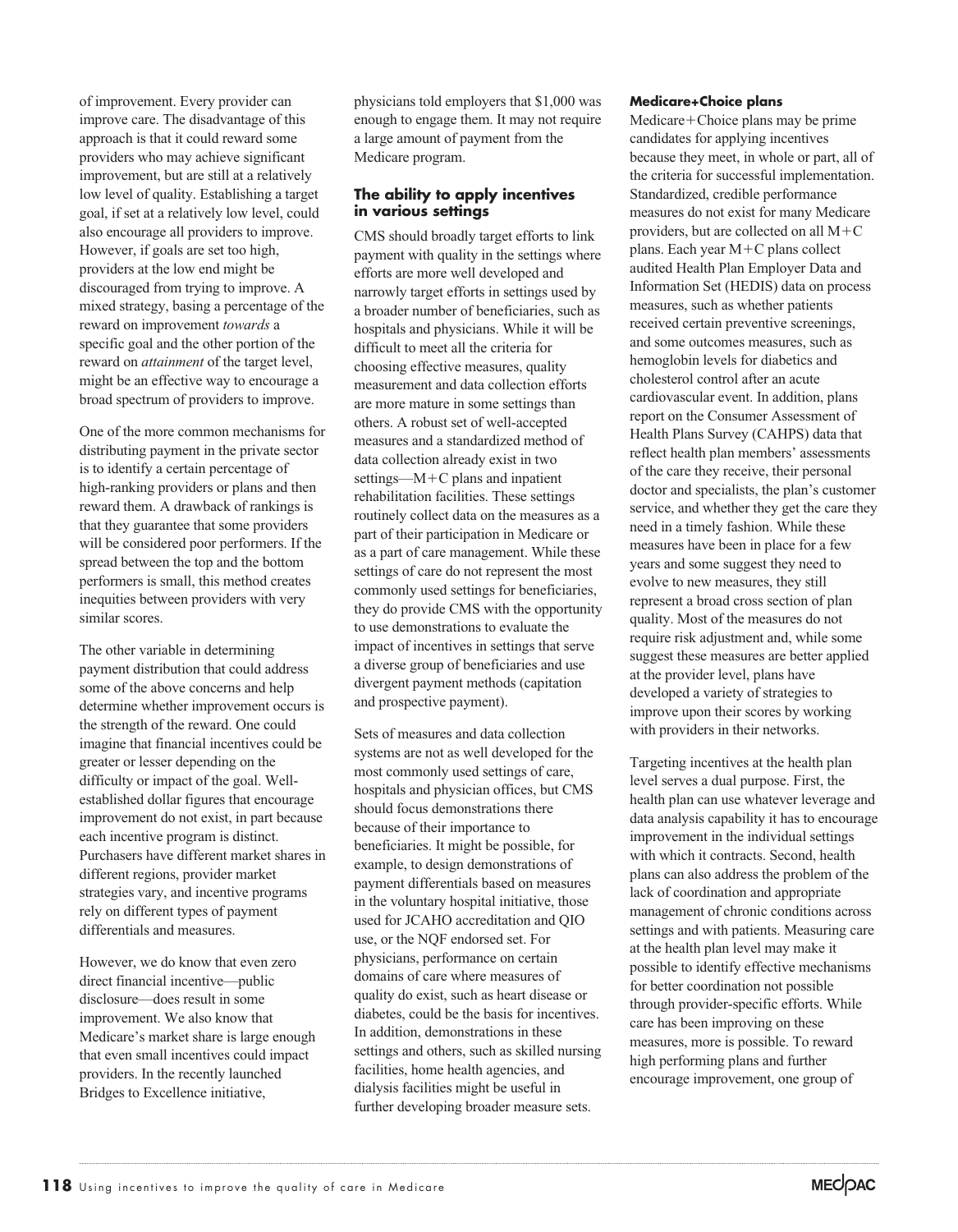$M+C$  plans has proposed a mechanism for using payment incentives to improve quality (see text box at right).

### **Inpatient rehabilitation facilities**

Inpatient rehabilitation facilities are another setting where financial incentives might be implemented. Standardized, credible performance measures are also routinely collected there. The functional independence measures, part of the Inpatient Rehabilitation Facility–Patient Assessment Instrument (IRF–PAI), are not only used for Medicare payment purposes, but as an integral part of delivering care. The measures give the provider information on the functional abilities of patients when they enter the facility, and over time, to help manage a patient's care. A risk-adjustment mechanism is built into the prospective payment system (PPS) case-mix adjuster which uses the IRF–PAI to assign patients to payment groups (see text box at right).

**Hospitals** Incentives in the private sector focus mostly on hospitals and physician offices. Improvement is critical because most care is delivered in these settings. As discussed, CMS is already working through the QIO program, several demonstration projects, and voluntary public disclosure of hospital information to improve quality. However, implementing financial incentives would further encourage improvement.

Several sets of measures exist. CMS could base payment differentials on:

- 10 clinical measures used in CMS's voluntary public disclosure initiative,
- measures jointly agreed upon for use by JCAHO and the QIOs,
- measures endorsed by the NQF,
- structural standards such as CPOE and ICU staffing developed by Leapfrog Group (formed by private and public health care purchasers to promote quality), or
- a combination of these sets of measures.

### **Two proposals for financial incentives**

### **MedicareChoice Plans**

The Alliance of Community Health Plans, in conjunction with the Group Health Cooperative in Seattle, has developed a proposal for applying financial incentives in the Medicare+Choice  $(M+C)$  program that builds on current payment methods and does not exclude plans from the program. They propose that a fund equal to roughly 1.5 percent of health plan spending (approximately \$500 million) be set aside to reward superior performance. To avoid the need to establish a set standard or reward only improvement, plans would be evaluated on their Health Plan and Employer Data and Information Set and Consumer Assessment of Health Plans Survey scores, and then ranked using the National Committee for Quality Assurance (NCQA) methodology. Using a method that parallels one used by NCQA for its accreditation program, Medicare would identify the top 25 percent of plans nationally.

Seventy-five percent of the incentive payment pool would then be distributed to those plans, each receiving an equal amount per capita. To ensure that the rewards would be available in all regions with  $M+C$ 

plans, Medicare would grant the remaining 25 percent of the incentive payment pool to plans in states with two or more plans. However, no plan would be allowed to receive both a national and state award, nor could a plan receive an award if its performance overall did not reach the 60th percentile nationally.

### **Inpatient rehabilitation facilities**

Concerned that current payment methods may be encouraging inpatient rehabilitation facilities to shorten lengths of stay (LOS), the American Medical Rehabilitation Providers Association developed a proposal to counter the current payment incentives for shorter LOSs. The proposal would provide payment for extra days (beyond the average LOS) for patients who continue to experience increases in functional scores above an average expected improvement. This approach would reward providers delivering higherquality care and counter the incentive for continual lessening of lengths of stay. One concern is whether these incentives could discourage rehabilitation facilities from taking certain patients, like those with cognitive impairments.

Each of these measure sets presents CMS with issues ranging from appropriate casemix adjustment to the ability for all hospitals to meet them. In addition to the problems specific to each measure is the question of whether, as a whole, any of these sets capture the broad spectrum of services hospitals provide. The first three sets overlap significantly.

The 10 clinical measures of care for heart attacks, heart failure, and pneumonia CMS uses in its voluntary public disclosure initiative are well accepted and useful for measuring quality in different size hospitals. In addition, the majority of hospitals already collect data on the measures for either JCAHO accreditation or the QIO program. To the extent a hospital does not already collect the data, the QIO in each state could provide assistance.

JCAHO requires hospitals to collect data on well-accepted measures for accreditation purposes. These measures are also used by the QIOs for their work with hospitals and encompass the 10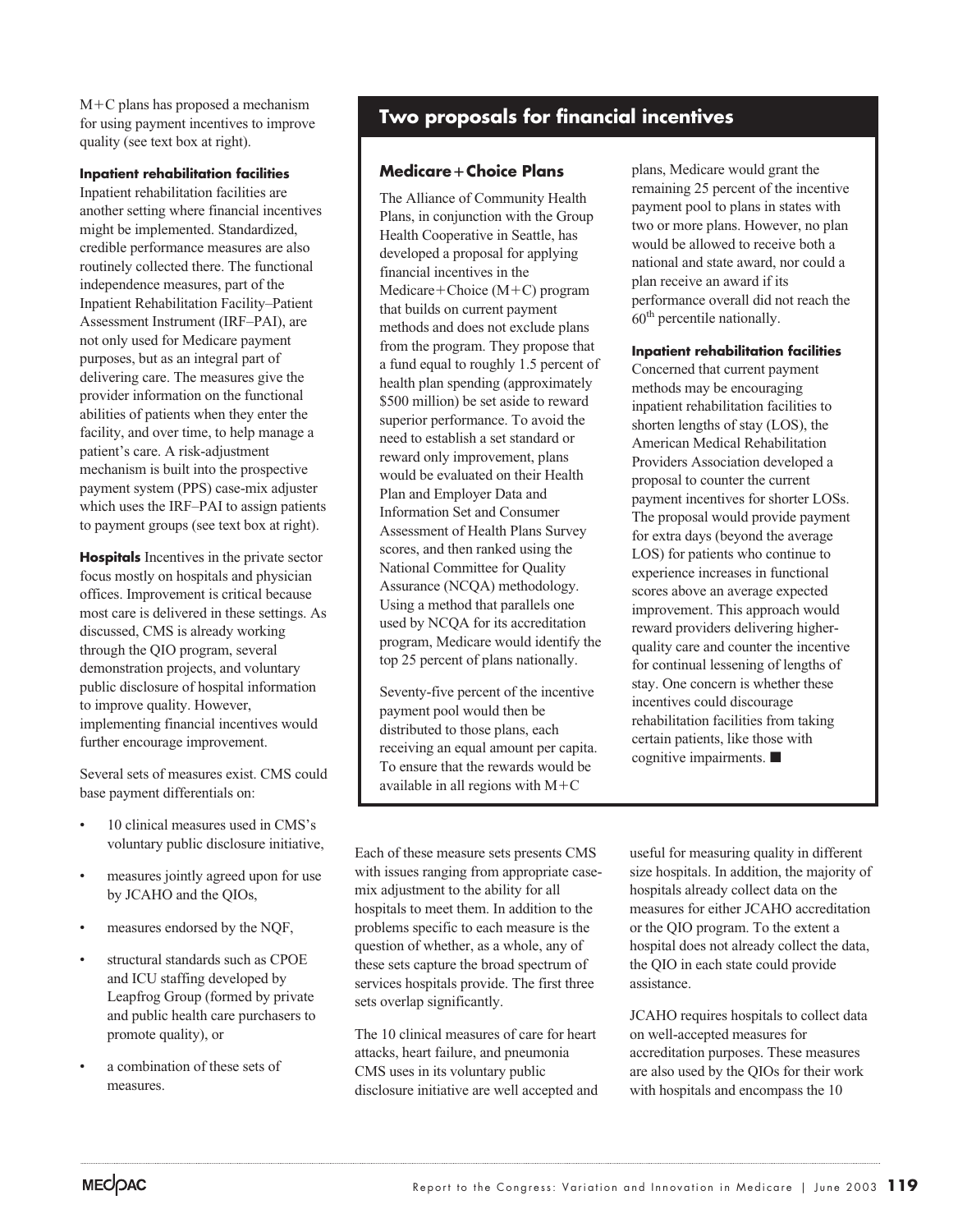voluntary disclosure measures. However, because JCAHO only requires accredited hospitals to collect data on two of four priority areas, hospitals are not collecting uniform information. Hospitals not accredited by JCAHO may not be collecting data on any of the measures.

The NQF measures also encompass many of the JCAHO/QIO measures, but include additional measures considered important by NQF members. Because this membership broadly represents those with a stake in hospital quality, many have suggested that CMS should use the NQF-endorsed set as a basis for public reporting and payment differentials. Others caution that the number of measures would place too great a burden on hospitals, and data collection methods are not reliable for some measures.

The structural improvements called for by the Leapfrog Group are important for improving the safety and quality of hospital care. However, hospitals have expressed concerns that implementing computerized physician order entry, while useful, is difficult for some hospitals.

CMS would need to consider all of these sets and the issues they present in order to choose measures to link with payment incentives. However, lack of measures and tools for data collection in hospitals should not be considered barriers to moving forward with strategies to link quality with payment incentives.

**Physicians** Credible measures of physician quality useful at the physician office level are also available, but on a limited number of conditions. For example, the American Diabetes Association, CMS, NCQA, the Physician Consortium for Performance Improvement, and various private sector purchasers use or develop measures for diabetes and for appropriate management of patients with heart conditions. In addition to its diabetes care recognition program, NCQA expects to begin to offer a heart care recognition program to physicians in July 2003.

Two concerns remain: whether certain types of measures are useful for every physician, and whether the combination of measures currently available represent the whole of the quality of care in a physician office. While measures on specific conditions may not represent the whole of the physician's quality, recent research at NCQA has concluded that care patterns for a fairly small number of patients with diabetes—35—could be enough to characterize the physician's quality of care for that condition.

The private sector addresses these same issues with physician measures by:

- relying on broad matrices of measures. To avoid steering enrollees to individual physicians based on only a few measures, some purchasers and plans have developed as broad a set of measures as possible.
- rewarding physicians for the quality of care for conditions where measures are available separately. This is the approach of the recently announced private sector initiative involving several large employers called Bridges to Excellence. Rewards are available in three separate domains—diabetes and heart care, and system improvements based on an independently developed certification program in each. Each physician can decide to improve in all, one, or none of the domains.
- developing measures that could apply to any physician office setting regardless of size of the practice such as patient satisfaction or physician investment in certain systems to better manage patient care.
- measuring care at the group practice or network level. Paying for care at the group practice level is not currently available in Medicare; however, CMS is measuring quality at the group practice level in several demonstrations. Because systems of care are more effective managers of

patient care, the Commission encourages CMS to expand their efforts to identify mechanisms for encouraging individual physicians to align with groups of physicians to better manage care.

The agency's DOQ project will go a long way toward identifying measures of quality for individual physician offices. While the agency does not intend to use this pilot project to compare individual physician offices, CMS could use the pilot to learn more about which measures are useful for comparisons in the future. The agency could also reward physicians for participating in the pilot.

Another challenge for CMS when measuring physician quality of care is how or whether to measure the quality of care delivered by specialists.

**Skilled nursing facilities** CMS's public disclosure of quality measures derived from the Minimum Data Set (MDS) on nursing homes is the primary incentive currently in use to improve care for skilled nursing services. In its recent public disclosure initiative, the agency only used four measures to report on the quality of care in skilled nursing beds. While it is useful for skilled nursing facilities (SNFs) to focus on these few measures, and for nursing homes to focus improvement efforts on all of them, they do not necessarily provide a broad picture of the quality of care for SNF patients. Also, the MDS was designed for longer-stay patients with needs primarily for maintenance of care, as opposed to functional improvements. Additional measures focused on short-stay patients may need to be developed, such as readmissions for certain conditions or measures of functional improvement over time. Risk-adjustment methods may also need to be improved for current SNF measures.

The utility of new measures would need to be balanced with the burden of collecting data separately from the MDS. The advantage of deriving measures for quality incentives from the MDS is the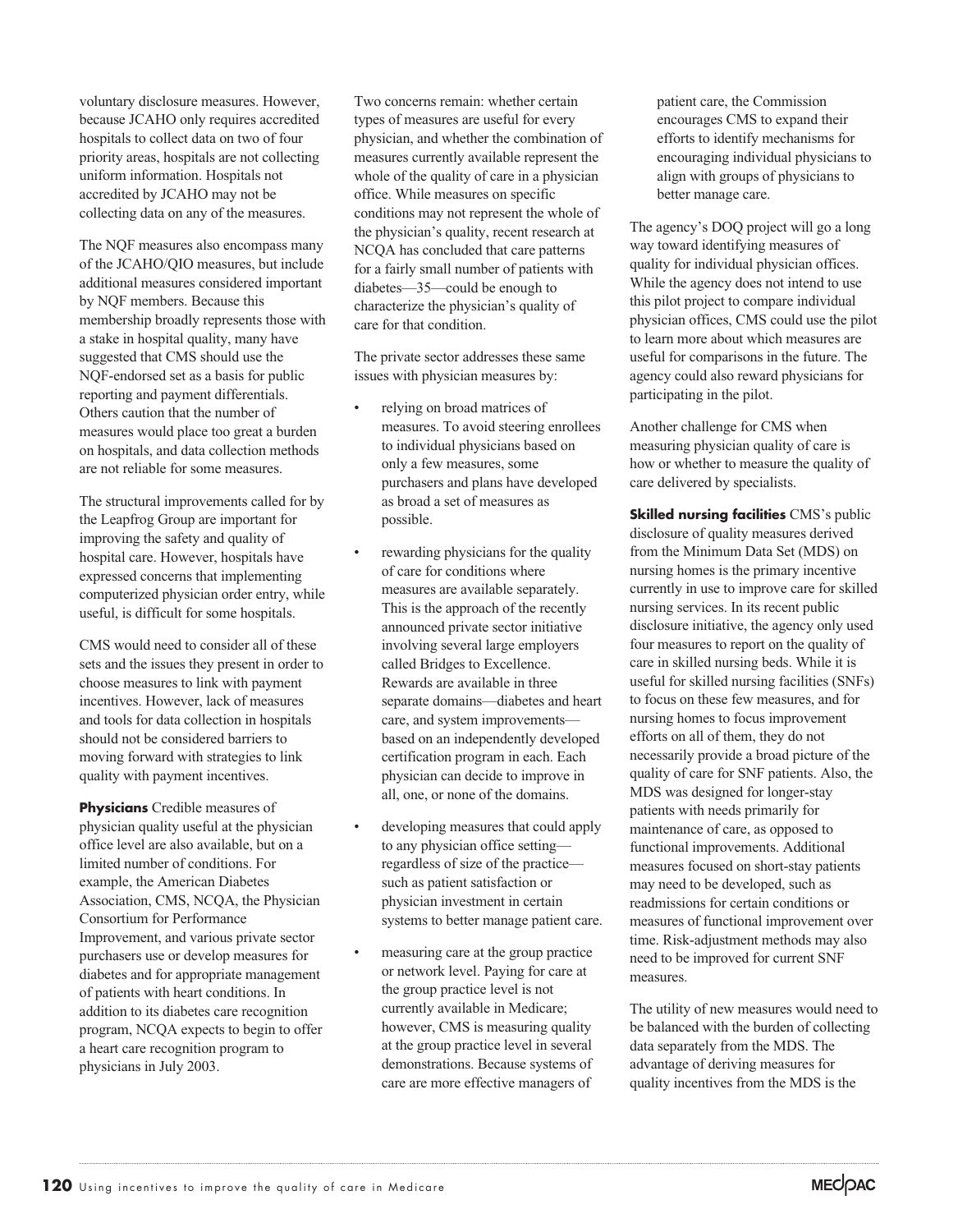minimization of the data collection burden. SNFs also use the MDS for care management and payment purposes.

**Home health agencies** CMS currently uses the quality information derived from the OASIS on home health agencies to pilot public disclosure of information. These data represent a broader portion of what home health agencies do than the MDS does for SNFs, and are generally well accepted by providers as reasonable measures of quality. Providers are concerned about appropriate risk adjustment and adequacy of specific measures. However, on the whole, OASIS is well regarded. Home health agencies may be appropriate candidates for financial incentives. However, it might be wise to observe the impact of public disclosure of quality information before moving to financial incentives. While some home health providers consider collecting information for OASIS burdensome, it is mandated by law and currently used for multiple purposes.

**Dialysis facilities** Dialysis facilities have publicly reported on a core set of measures for several years, including information on the facility's performance on the adequacy of hemodialysis, anemia, and mortality. These are well-accepted measures that represent a broad spectrum of care in the dialysis facility, used both by CMS for accountability and by the facility to improve care. Much improvement has already occurred on the publicly disclosed measures: Therefore, it is not clear whether payment differentials based on these measures would encourage additional improvement.<sup>10</sup>

However, CMS could expand its individual facility-level reporting measures to include vascular access and base an incentives program—either nonfinancial or financial—on the broadened measure set. Although national progress on vascular access is reported publicly, CMS does not currently include individual dialysis facility scores on its website. As noted in Chapter 6 in this

report, vascular access is the second leading cause of hospitalization for these patients (USRDS 2002) and care for this condition accounts for about 10 percent of Medicare spending for hemodialysis patients. Further, CMS data show that significant opportunities exist to improve this type of care. Many patients do not receive the type of care recommended by the National Kidney Foundation. It may be important, however, to consider the role that clinicians play in improving this type of care. Nephrologists, vascular surgeons, radiologists, and dialysis facilities together make decisions about beneficiaries' vascular access care.

### **The ability to apply incentives across settings**

In the short term, applying payment differentials to improve care within settings is critical. However, in the long run, to meet the health needs of current and future Medicare beneficiaries, Medicare must lead efforts to develop incentives for better management of care across settings. While it is possible to address this issue to some extent through incentives for individual settings, exploring structural payment system changes that encourage providers to work together to meet beneficiary needs is more direct.

**Addressing care coordination within the fee-for-service context** The goal for this type of an incentive program is to encourage better care for specific types of beneficiaries for whom care across settings is essential. The incentives might still be applied at the setting level to create expectations for how each setting should contribute to improving that care. Examples of this type of approach include focusing on:

• **Serious chronic illness.** One population in need of targeted quality improvement efforts are those beneficiaries with serious chronic illness (Berenson and Horvath 2003, IOM 2002a). This population often has multiple conditions requiring care

from numerous settings. While one or another of their conditions might be under control at any one time, they will usually not return to full health and will eventually require coordination of care at the end of their lives as well.

Care for such beneficiaries is a large and growing segment of Medicare costs. The need for intense management of care across settings and with patients and their families is high, yet Medicare payment and coverage policies were not designed to address these needs. Incentives for physicians to better coordinate with home health agencies or skilled nursing facilities with other specialists could counterbalance the lack of other incentives for appropriate care management. One of our interviewees suggested creating a continuity index using claims data to determine whether physicians of beneficiaries with serious chronic illness follow their patients across episodes and settings of care.

- **Improving care for specific conditions.** Well-accepted and frequently used measures exist for such important conditions as heart disease and diabetes. Measures could be applied to the Medicare population generally and  $M+C$  plans, hospitals, physicians, and possibly other settings. Efforts in these areas would build on a wide variety of private sector efforts and reinforce the work of the QIOs, both of which heavily rely on diabetes and heart measures. Creating the expectation that all providers should improve care of a certain condition makes it more likely that they will coordinate with each other.
- **Certain services that occur in more than one setting, such as pain management.** Pain management represents a type of service that occurs in a variety of settings and is considered a service in need of

<sup>10</sup> Much of the improvement was gained over a period when the only rates CMS disclosed were national scores. Individual setting-specific reporting began in 2001.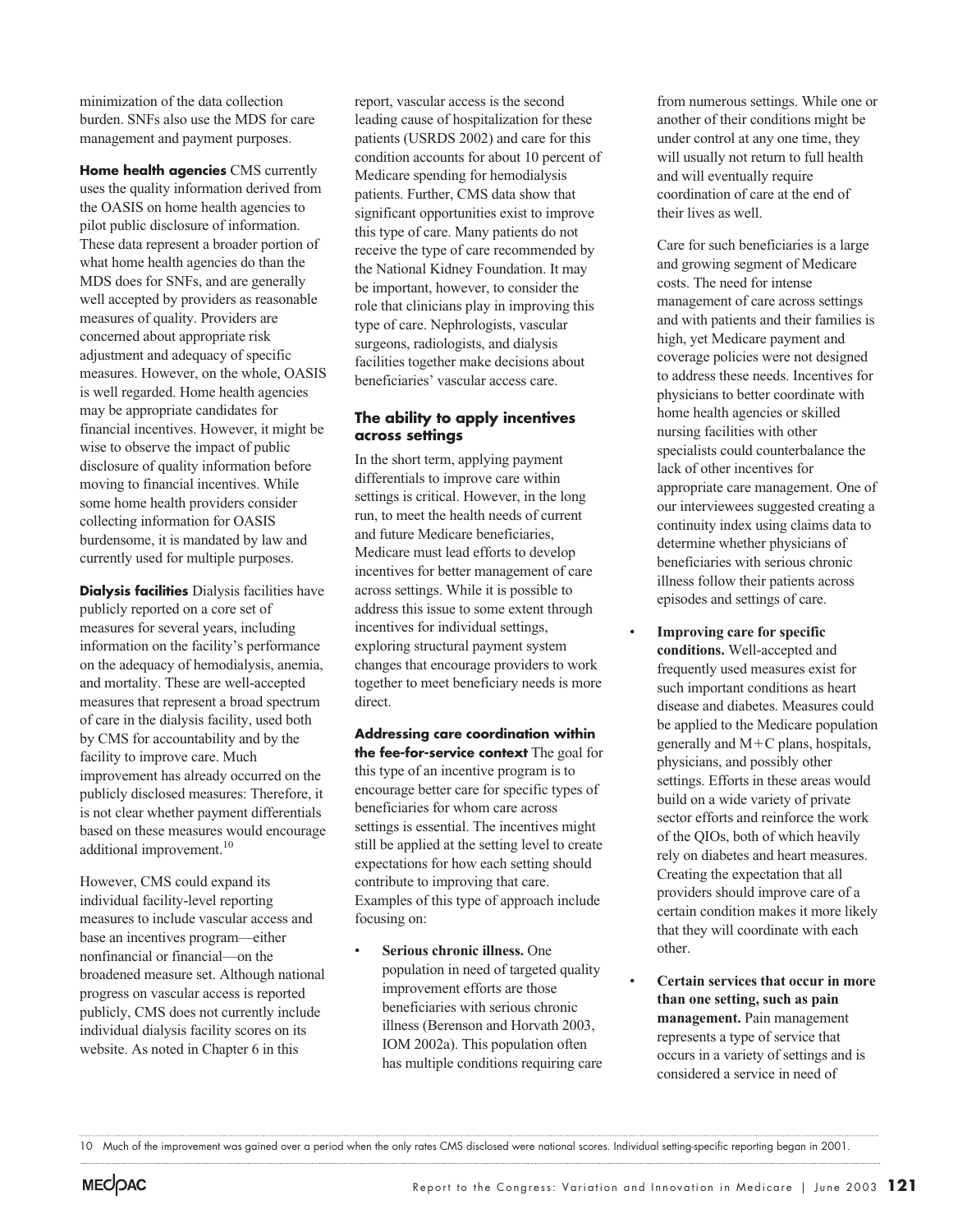improvement. Incentives could be based on measures of appropriate pain management, including whether a provider has a program for assessing and adjusting pain medication levels, processes for patients to evaluate their own pain levels, and tools for gathering information on whether patients believe their pain is managed appropriately.

### **Addressing care coordination through structural payment changes**

One of the barriers to the provision of high-quality care is the fragmentation embedded in a fee-for-service payment system. Needs for care do not begin and end at an individual provider's door, but the predominant mechanism for payment in the Medicare program does. Medicare beneficiaries need multiple providers to communicate fully across and within settings and ensure that the beneficiary and his or her family understand their roles in managing the patient's condition. These services are not currently recognized in the Medicare payment system, except perhaps in the  $M+C$ program.

CMS is currently designing several demonstrations that examine different payment structures. These and future ones should focus specifically on how these mechanisms work to improve coordination across settings and outcomes of care. While several current demonstrations use these types of payment mechanisms, they are not explicitly designed to test the impact of these payment mechanisms on quality. Examples include:

**Risk sharing.** By recognizing the role of multiple providers, these payment mechanisms provide incentives for better overall management of care across settings and time. These payments can apply to management for specific conditions or for bundles of services. These are called risk sharing because CMS shares the risk of the cost of care with the entity it pays. CMS defines a set of services for which a provider entity is responsible,

calculates expected costs for those services, and pays the entity the expected cost for that care. If the entity can provide the care for a lower cost, it can keep the difference. If the costs are greater than the payment, the entity receives no additional money.

Risk sharing, coupled with paying for a bundle of services that spans several providers within a setting or several providers across settings, creates incentives for providers to increase their collaboration to lower the cost of care. For example, the agency could make a single payment for an inpatient procedure instead of paying the hospital and the physician group separately. The Centers of Excellence demonstration that provided a single, predetermined payment to an entity made up of hospitals and physicians for certain types of care delivered in the inpatient setting is an example of risk sharing and bundling.

Another example of bundling is paying a group of providers for a set of services for a condition that requires care in multiple settings. Making a single payment for care in multiple settings creates an incentive for health professionals in those settings to work together to provide care as efficiently as possible. This is also one way of sharing the savings of quality improvements referenced earlier in the chapter. If better physician care saves the broader entity dollars because its patients need fewer hospitalizations, care improves and the physician sees some of those savings.

• **Paying for care or disease management.** Medicare could pay a single amount for a service termed care or disease management. Disease management focuses on a specific disease, whereas care management could be more broadly applied, perhaps to the coordination of care for someone with very serious illness of any type, or for beneficiaries who

are particularly frail. The method most commonly used in the private sector is for the purchaser or payer to pay a fee for these services to be provided to a defined population. We would expect these techniques to improve coordination by specifically creating a payment stream for such services. Disease management could also be paid on a risk-sharing basis. In this case, the bundle of services would be defined as all those needed to treat a patient's condition. In part, because of the difficulty of defining that bundle, few examples have surfaced of disease management paid on a risk basis.

• **Creating artificial groups of providers.** Medicare could define service delivery systems with claims data to map patterns of care in specific regions and create an incentives program based on the quality of care delivered by those providers. Accountability for the quality of care would be measured at the overall group level, but payment incentives could still be paid to individual providers who were a part of the system. While the providers would not need to create a formal affiliation relationship, it would be to their benefit to coordinate with other providers in the delivery system to obtain financial or other types of rewards.

### **Examples of private sector efforts to use incentives to improve quality**

Previous sections in this chapter summarized findings from our research on private sector efforts. In this section, we provide more in-depth discussion of each type of incentive, including examples of specific initiatives, to illustrate the wide spectrum of measures and payment distribution mechanisms the Medicare program could use when implementing incentives.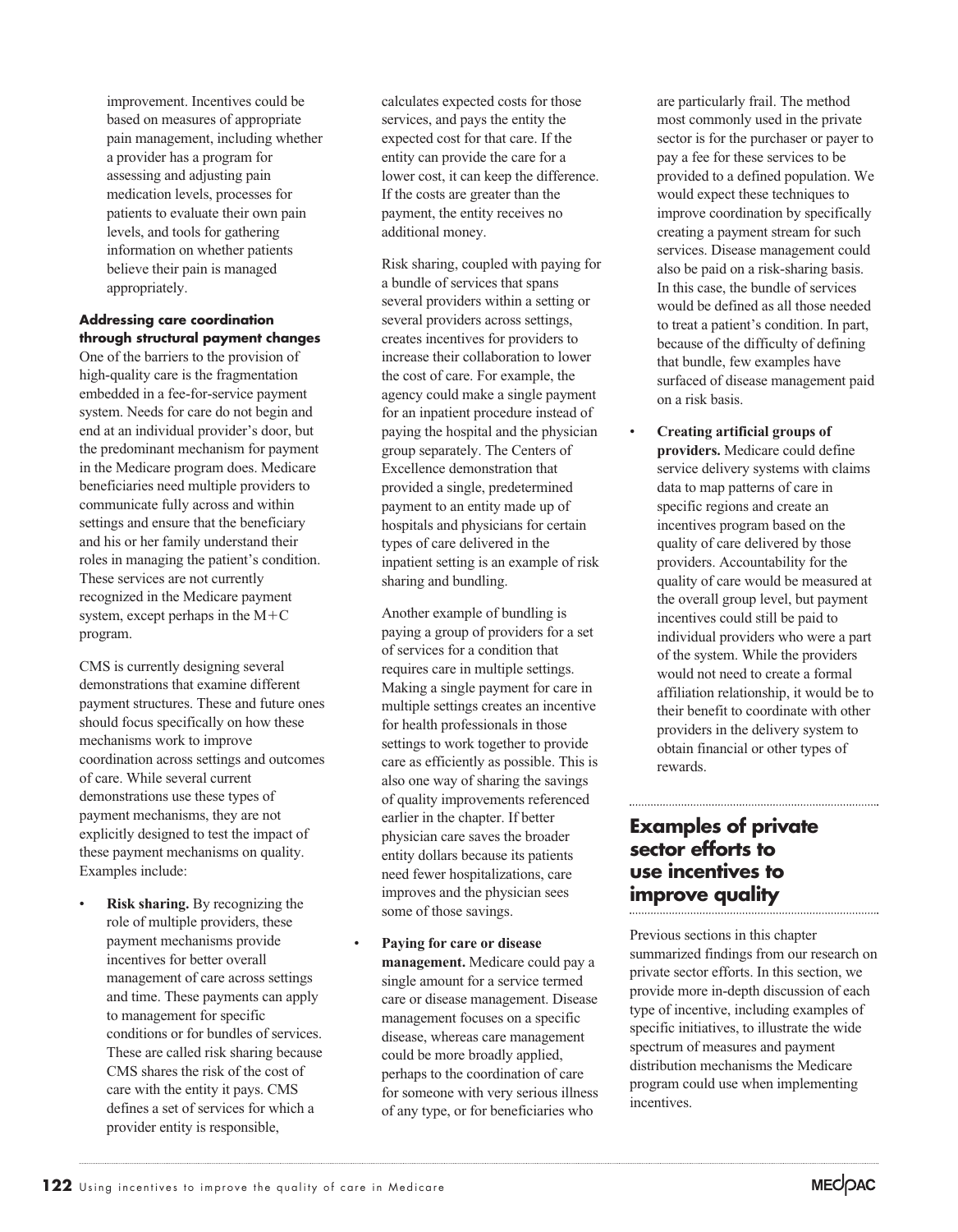### **Public disclosure**

While two of the primary objectives of public disclosure of quality information are enhanced consumer choice and public accountability of the provider, such disclosure often motivates providers to improve care. Disclosure is widely used in the private sector, often in tandem with other strategies. It is a precursor to, and an essential part of, providing employees or enrollees financial incentives to use highquality providers. It takes many forms, from magazines devoted to physician and hospital ratings, to state reports on providers, to facility-specific information on purchaser or plan websites. The private sector, Medicare, many states, and public employers use this strategy.

**PacifiCare** In California, PacifiCare has designed products that use all types of incentives. However, this managed care company began by disclosing information to their HMO enrollees on the quality performance of groups of physicians. Both current and new members opted for the higher-quality providers. The company released the information at the time of open enrollment and has found that 30,000 enrollees chose the higher quality-physician groups. Although this represented only 3 percent of their enrolled population, PacifiCare believes this to be a significant movement. This shift of enrollees resulted in \$18 million in additional capitated payments for the higher-quality physician groups. In addition, of the 41 measures reported, 22 have shown improved mean performance and reduced variation across all provider groups.

### **Central Florida Health Care Coalition**

Representing 120 employers with over 1 million covered lives in the Orlando region, the Central Florida Health Care Coalition has the data systems and calculations to pay physicians based on their adherence to a set of best clinical practices and their patients' outcomes. The data systems abstract clinical records

and claims data to compare patient outcomes to severity-adjusted expected outcomes, based on national standard benchmarks. These quality benchmarks will be used to assign each physician a rank according to the appropriateness, effectiveness, and cost efficiency of treatments they provide. Once ranked, the physicians will be sorted into one of three levels and paid on one of three different fee schedules; those scoring higher receive higher fees. Even when physicians had not yet been assigned tiers, simply releasing the quality scores of coalition physicians practicing in hospitals is generating some financial bonus for them: Some specialists have seen increased referrals and many have negotiated lower malpractice premiums based on good scores.

**New York coronary artery bypass graft (CABG) mortality** A well-known public incentive program is the New York State Health Department's release of riskadjusted mortality rates after CABG surgery for hospitals and physicians. Studies of the results of this release revealed that while consumers largely did not use it to choose providers, hospitals and physicians responded to the data by finding ways to improve their cardiac surgery programs. Deaths from cardiac surgery fell 41 percent in the first four years of the release.<sup>11</sup>

### **Payment differentials for providers**

Monetary bonuses for providers meeting quality targets are widespread and range from specific dollar amounts to basing a percentage of payment on quality achievement. Health plans, large purchasers, and members of several coalitions of private-sector purchasers offer them to encourage hospitals, physicians, or other providers to improve the quality of care for their patients.

Interestingly, several plans and purchasers have stated that providers are requesting significant payment increases. Through the negotiation process, purchasers and plans say they are unwilling to increase payments without some accountability for the value of the product. Our interviewees stated that this strategy is successful in prompting providers to tie a portion of their payment increase to performance on quality measures. This willingness to bargain over quality performance varied by market, depending on whether the plan or purchaser had enough market share to command the attention of the provider community.

### **Integrated Healthcare Association**

To foster quality improvement at the physician group level, purchasers and plans in California have banded together to create common financial incentives for physician groups. These incentives are tied to a standardized set of quality measures. Because all the payers request the same information from providers, these efforts also have the potential to lessen provider burden. Six large health plans—Aetna, Blue Cross of California, Blue Shield of California, PacifiCare, CIGNA, and Health Net—worked collaboratively through the Integrated Healthcare Association with medical group representatives, the National Committee for Quality Assurance, and the Pacific Business Group on Health, which represents 45 large employers, to develop a common set of measures for group practices. These measures will be used to reward providers for high performance or lower costs for enrollees who go to the higher-quality providers. Plans and purchases in Massachusetts and several Midwestern states have formed the same type of coalition.

**Buyer's Health Care Action Group (BHCAG)** A coalition of large employers in Minneapolis/St. Paul has encouraged the care systems in its network to meet or exceed minimum levels of patient

11 One recent analysis (Dranove et al. 2002) suggests that while mortality for CABG surgery decreased, mortality for all acute myocardial infarction patients increased, in part because of the public release. The authors contend that in addition to improving care for CABG patients, providers found ways to avoid riskier patients and perform more procedures on patients who would otherwise have been treated without surgery. In response to this claim, other health researchers (Chassin 2002) suggest that the methodology of the study that was critical of the CABG mortality release was based on a flawed risk measurement tool.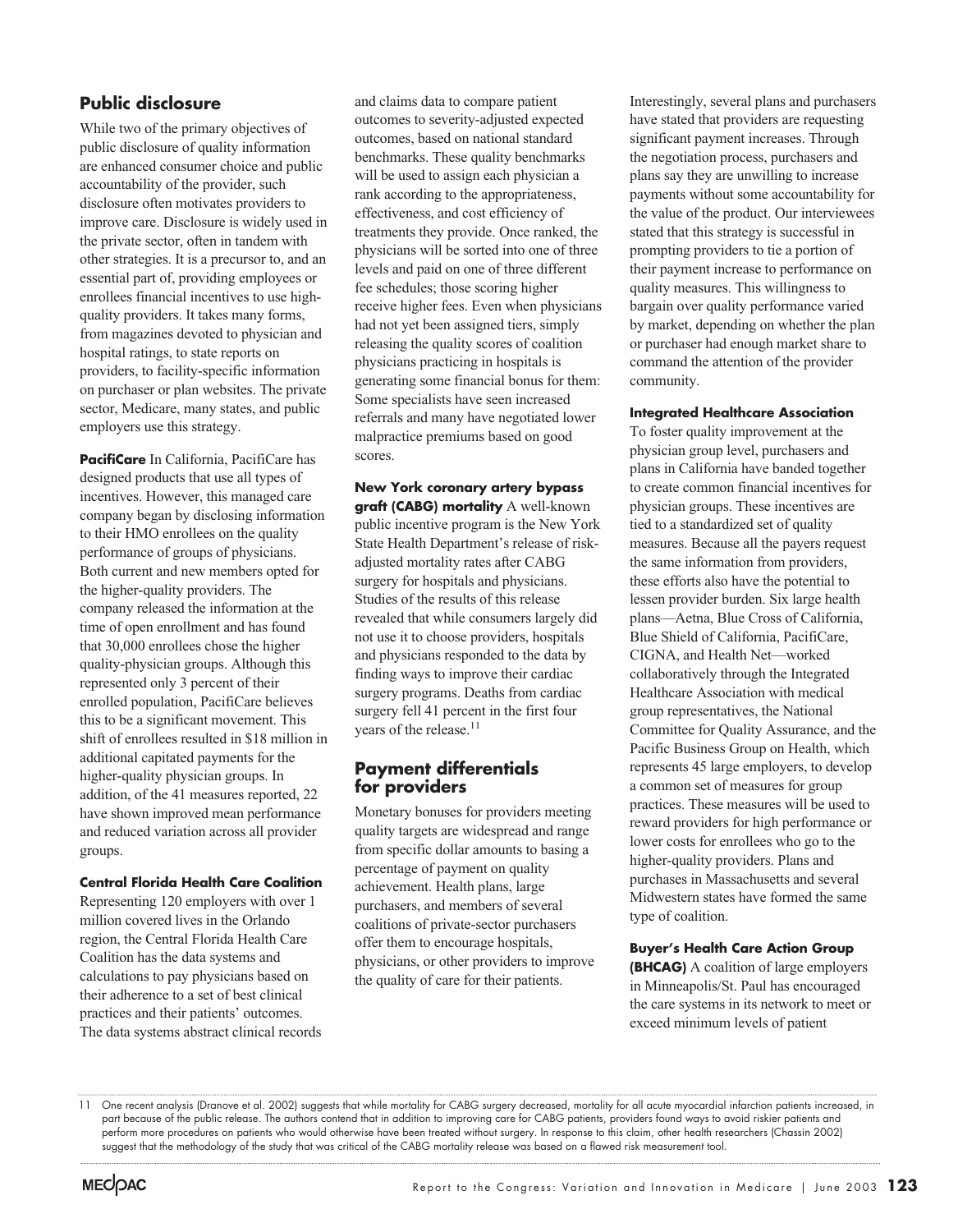satisfaction and delivery of preventive services. It also asked them to identify the focus for quality improvement efforts and to develop a strategy to improve that care. A committee within BHCAG evaluates the improvement effort and can award a system with a gold (\$100,000) or silver (\$50,000) award for its accomplishment. Early results have been positive; for example, one care system proudly informed its patients of its award for "keeping over 85 percent of its patients up to date on 10 key preventive health care services essential to maintaining good health. [The system] employed a number of strategies to reach this high level of compliance including identifying preventive care champions at each clinic, establishing a special mammogram appointment phone line, and creating a computerized registry to keep track of patients' immunization histories" (Infoscan 2003).

### **Employers' Coalition on Health**

**(ECOH)** Diabetes is the focus of quality incentives at the Employers' Coalition on Health in Rockford, Illinois. The coalition has chosen diabetes for its cost and because goals for improving care can be adequately defined and measured. ECOH challenged each of its four physician groups to (1) complete a care flow chart for 95 percent of their diabetic patients and (2) maintain hemoglobin A1c levels below 7.5 for a majority of diabetic patients. Physician groups who met both of those goals received a bonus of \$28,000. After only one year, ECOH was able to raise the bar for the bonus from 60 to 65 percent of patients meeting target hemoglobin levels.

**Empire Blue Cross Blue Shield** Empire Blue Cross Blue Shield has formed a group with several of its large employer clients—IBM, PepsiCo, Xerox, and Verizon—to provide bonuses to hospitals that (1) implement computerized physician order entry systems, and (2)

staff intensive care units with physicians who have qualifications in critical care medicine.12 Hospitals that met both goals by 2002 were eligible to receive a 4 percent bonus (based on Empire's total hospital spending for all employees of the participating employers). Hospitals meeting the goals by 2003 and 2004 will receive 3 and 2 percent bonuses, respectively.

In 2002 the number of hospitals that had implemented both improvements increased from 10 to 50, including 8 out of 9 of the major academic medical centers in downstate New York.

### **Cost differentials for enrollees**

Cost differentials for enrollees lower enrollees' costs when choosing preferred health plans or preferred providers. In these initiatives, providers or plans are usually designated as a preferred plan or provider based both on quality and cost efficiency information. These incentives encourage beneficiaries to use higherquality plans or providers. They also encourage plans or providers to improve their care to attract more enrollees or patients. Our research uncovered fewer examples of these types of incentives in use, but numerous plans and providers are discussing or developing them. One of the longest-running examples is General Motors's system for its salaried employees to choose HMOs.

Employees at General Motors make a lower premium contribution for benchmark HMO plans (plans the company determines to be low cost and high quality). The range in 2002 for the family plan was from \$38 to \$186 for a benchmark plan or lower-scoring plan, respectively. The criteria for becoming a benchmark plan is based equally on quality and cost effectiveness. The measures for the quality rankings are plan

performance on such well-known measures as the HEDIS, CAHPS, the NCQA accreditation status, and a customized request for information used by eight large employer purchasing coalitions.

Employees have migrated to those plans with the highest combined quality and cost scores, saving GM and their employees money and prompting more salaried employees and retirees to enroll in better-performing plans. GM and its employees saved an estimated \$5 million in 2001 as a result of employees moving to better-performing plans which generally were lower cost. More important, many plans in the markets where this incentive operated have improved. For example, in southeast Michigan, three HMOs whose prior performance was average or good have attained benchmark status.

PacifiCare, the Central Florida Health Care Coalition, Aetna, and others are planning on or have just implemented cost differentials for enrollees. Each of these organizations has developed a matrix of measures. PacifiCare is offering employers benefit plan options that base cost-sharing requirements, either lower premiums or lower copays, on quality and cost information for physicians. The Central Florida Health Care Coalition will use measures of physician quality to vary copays. Aetna is considering differential copays for use of networks considered higher quality based on quality and efficiency measures.

### **Other incentives**

While the combination of disclosure of quality information with financial incentives is becoming more common in many different settings, these initiatives do not directly address the broader problem of appropriate management of chronic conditions across settings.<sup>13</sup>



<sup>12</sup> They chose these two quality improvements from a list developed by the Leapfrog Group, of which these large employers, including Empire Blue Cross Blue Shield, are members. Leapfrog consists of more than 100 Fortune 500 companies and other private and public sector health care purchasers who promote quality through a number of avenues, such as identifying changes with high impact potential, developing standards for judging success at implementing those changes, and disseminating information on providers who meet the standards.

<sup>13</sup> Many of these initiatives do use measures that focus on improving care for chronic conditions. However, they target specific settings, as opposed to ensuring better coordination across settings.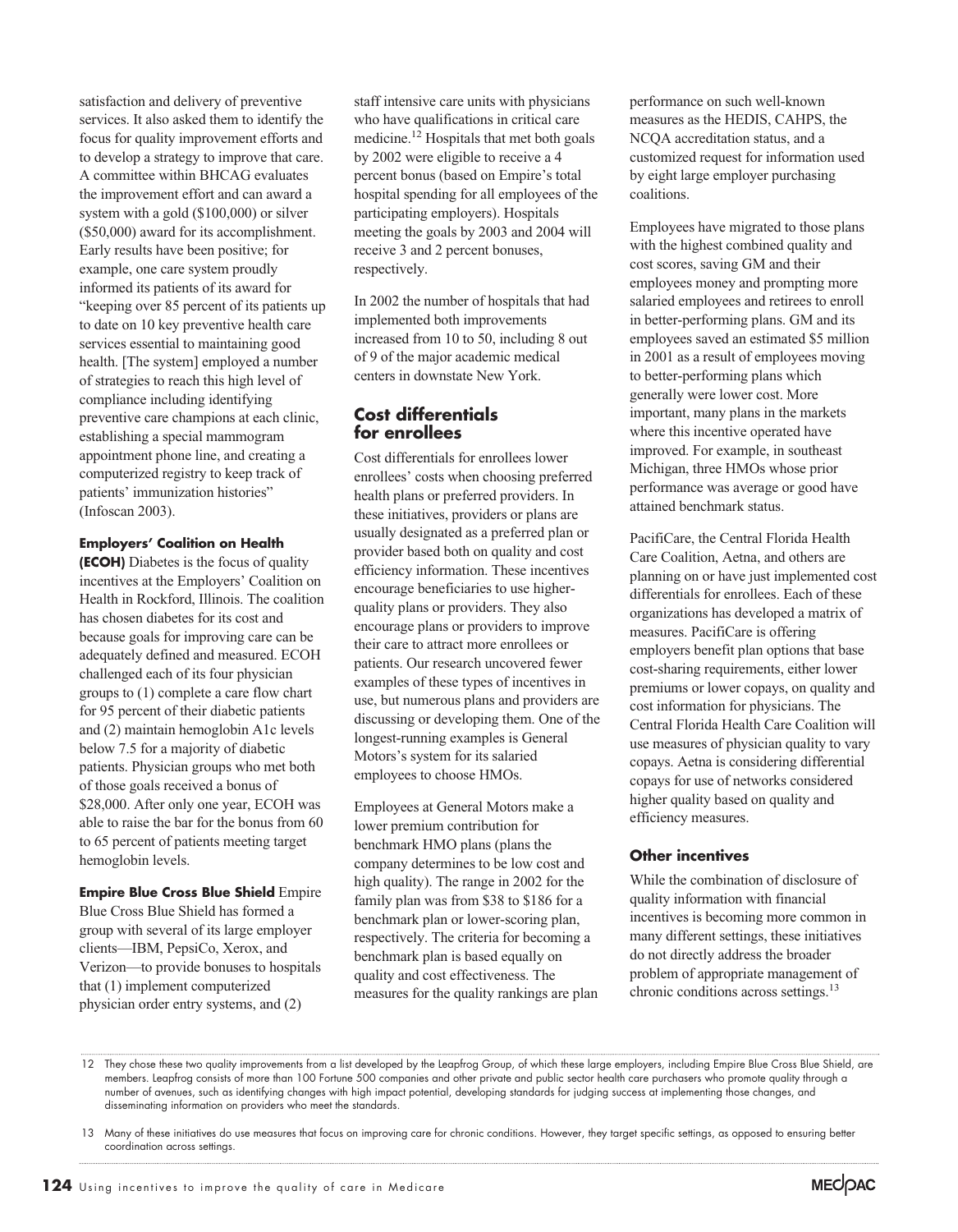While not widely used, the two incentives described below may be better suited to addressing the broader barriers to improving chronic illness care associated with fee-for-service payment (Wagner 2003).

**Shared savings** Shared savings strategies are designed to align financial incentives among providers to ensure that those who invest in system improvements will share in some of their economic payoff. By measuring the financial impact one setting's action has on another, these strategies may also remove some of the barriers to coordinating care across settings.

While CMS is evaluating the shared savings payment mechanism through a demonstration project, we found only one example in the private sector of a shared savings initiative and that was at Intermountain Health Care (IHC). Administrators at IHC have tried to create mechanisms to account for these savings and share them with those who implement improvements and those who lose revenue. However, they have found the calculations very complex. In addition, the inability to share savings with Medicare limits the number of conditions for generating net savings.

Intermountain Health Care is an integrated system of care including physicians, hospitals, and a health plan. To provide an incentive for providers to implement protocols to improve quality, the health delivery systems and physician groups negotiated with the health plan to share the resulting savings for their private patients. For example, implementing guidelines for community-acquired pneumonia provided savings through not only fewer hospitalizations, but shorter lengths of stay for admitted patients. The average cost per case went from \$2,752 in 1994 to \$1,424 in 1995, before and after implementing the guidelines. Savings

from this program for private patients were shared three ways: one-third each to payers, physicians, and the health system.

Another example at IHC is improved management of diabetes. IHC, the health delivery system, sees approximately 30,000 diabetic patients, 13,000 of whom are IHC's own health plan members. Through implementing an electronic decision support system for their physicians, IHC decreased hemoglobin levels by 2 points for 5,200 of those patients. This reduction helps patients avoid the risk of life-threatening complications such as amputations, kidney disease, and ischemic heart disease. Several studies have also shown that reducing hemoglobin levels by 2 points saves \$2,000 annually per patient in health care costs for the rest of their lives. IHC translates this into a \$10 million annual savings for their own plan patients. Sharing the savings from this intervention is critical for three reasons. First, implementing the technology is costly. Second, physicians often spend more time with these patients or hire care management nurses to assist them. Third, hospitals lose revenue because admissions decline.

IHC can only capture these savings for the health plan's own members, not for their Medicare patients, so they factor in the level of lost Medicare revenue from reduced admissions and less use of higher-reimbursed hospital care when determining whether to implement a quality improvement. In fact, although IHC did implement the communityacquired pneumonia project, the lost revenue for 10 of their small rural hospitals that first implemented it was greater than the saved costs.

**Risk sharing and capitation** Risksharing payment methods pay providers a fixed amount for furnishing a bundle of

services. This creates incentives to improve quality by allowing providers to reap the savings of better care management while also putting them at risk for the increased costs of poorly managed care.<sup>14</sup> It can encourage the provision of preventive services, improve coordination across settings, and avoid complications due to poor quality of care. However, it also creates an incentive for providers to stint on care or to only serve the lowest-risk patients.

Our interviews with health plans revealed that capitated payment for a specific population or for a group practice often led to the development of programs to better manage care. Plans reported that when putting incentives in place, it was easier for such groups to improve quality because they had better data collection and analysis systems. However, we found few examples where purchasers or plans shared risk in order to improve quality. Most of the models relied on payments on top of a fee-for-service payment mechanism. The limited use of capitation as a quality incentive may say less about its potential to improve quality and more about the current state of the health care market and its reliance on broad, loosely organized networks of providers.

One form of risk sharing is bundling of services or care for a particular disease into a single payment, such as diseasemanagement programs paid on a risk basis.15 Targeting this strategy at types of health conditions for which it is well documented that high-quality care (usually good preventive care) will result in cost savings (fewer hospitalizations) helps avoid the concern that providers will stint on care to achieve savings. However, other than the CMS demonstration project, we found few examples of purchaser or plan use of these initiatives to improve quality.<sup>16</sup>

<sup>14</sup> Whether the system is able to benefit from these savings also depends on the member staying in the system long enough. If an HMO provides excellent preventive services for some period of time to an enrollee who eventually changes plans, the other plan may actually reap those savings.

<sup>15</sup> Most disease-management programs are simply paid a fee for their services over and above whatever the health plan would pay for an enrollee's care. While this is a tool for improving quality, we are not characterizing it as an incentive in this chapter.

<sup>16</sup> Some state Medicaid agencies have worked with disease-management providers to develop dialysis management models using risk-sharing payment mechanisms.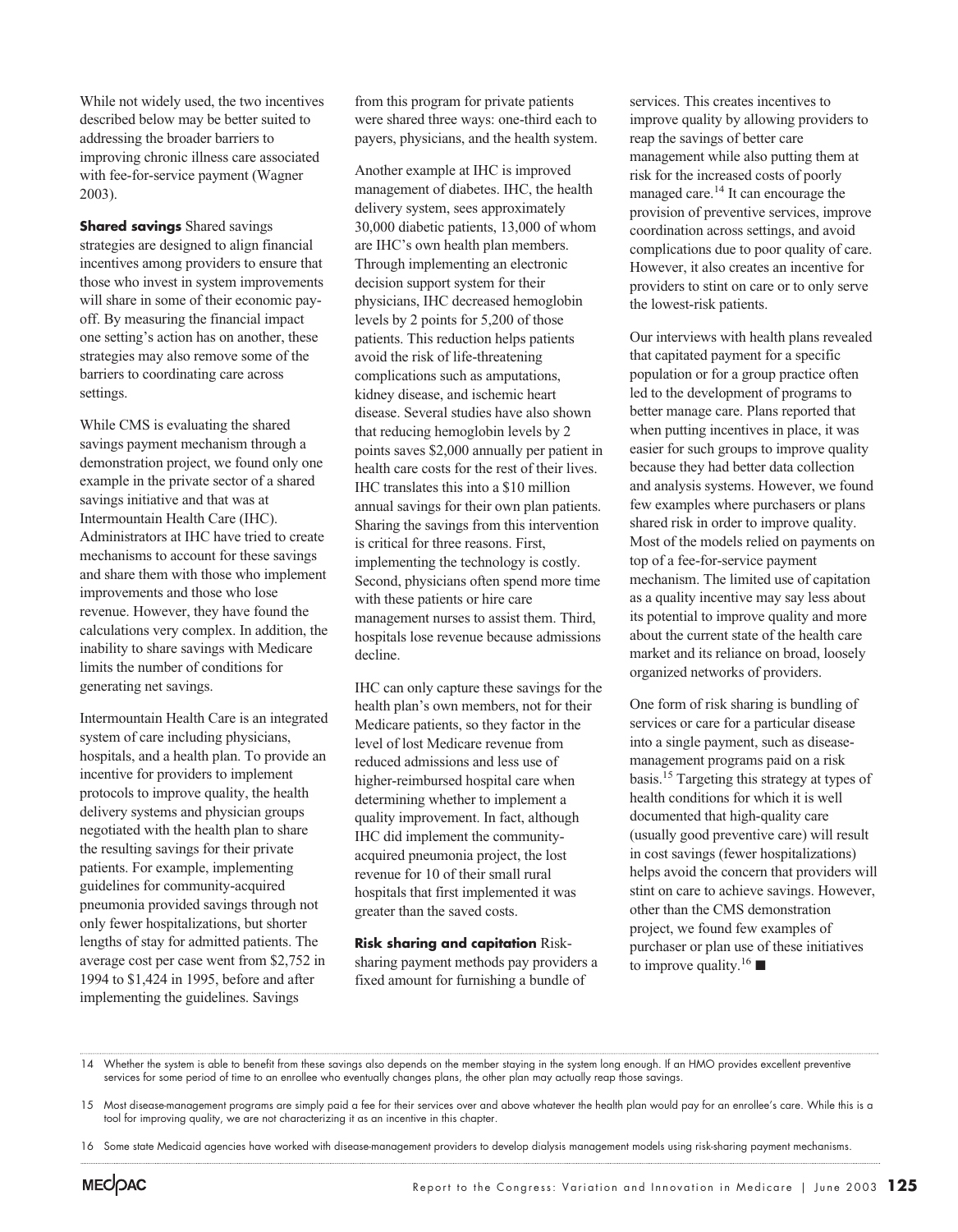## **References**

American College of Physicians. The changing face of ambulatory medicine reimbursing physicians for computer-based care. Philadelphia (PA), American College of Physicians. 2003.

Bailit Health Purchasing, LLC. Ensuring quality health plans: a purchaser's toolkit for using incentives. National Health Care Purchasing Institute. May 2002.

Berenson R, Horvath J. Confronting the barriers to chronic care management in Medicare, Health Affairs. January–February 2003, Vol. 22, No. 1, p. 37–51.

Chassin M. Achieving and sustaining improved quality: lessons from New York state and cardiac surgery, Health Affairs. July–August 2002, Vol. 21, No. 4, p. 40–51.

Chassin M. Is health care ready for six sigma quality?, Milbank Quarterly. 1998, Vol. 76, No. 4, p. 565–591.

Chassin M, Kosecoff J, Park R, et al. Does inappropriate use explain geographic variations in the use of health care services? A study of three procedures, Journal of the American Medical Association. November 13, 1987, Vol. 258, No. 18, p. 2533–2537.

Dranove D, Kessler D, McClellan M, et al. Is more information better? The effects of 'report cards' on health care providers. Unpublished paper. Written 2002.

Fernandopulle R, Ferris T, Epstein A, et al. A research agenda for bridging the 'quality chasm,' Health Affairs. March–April 2003, Vol. 22, No. 2, p. 178–190.

Fisher ES, Wennberg DE, Stukel TA, et al. The implications of regional variations in Medicare spending. Part II: the content, quality, and accessibility of care, Annals of Internal Medicine. February 18, 2003, Vol. 138, No. 4, p. 288–299.

Infoscan. HealthPartners medical group and clinics receive quality award. May 9, 2003. Available at www.healthpartners.gov.

Institute of Medicine. Fostering rapid advances in health care: learning from system demonstrations. Washington (DC), National Academy Press. 2002a.

Institute of Medicine. Leadership by example: coordinating government roles in improving health care quality. Corrigan J, Eden J, Smith B (eds.). Washington (DC), National Academy Press. 2002b.

Institute of Medicine. Crossing the quality chasm: a new health system for the 21st century. Washington (DC), National Academy Press. 2001.

Institute of Medicine. To err is human: building a safer health system. Kohn L, Corrigan J, Donaldson M (eds.). Washington (DC), National Academy Press. 2000.

Jenks S, Huff E, Cuerdon T. Change in the quality of care delivered to Medicare beneficiaries, 1998–1999 to 2000–20001, Journal of the American Medical Association. January 15, 2003, Vol. 289, No. 3, p. 305–312.

Medicare Payment Advisory Commission. Report to the Congress: applying quality improvement standards in Medicare. Washington (DC), MedPAC. January 2002.